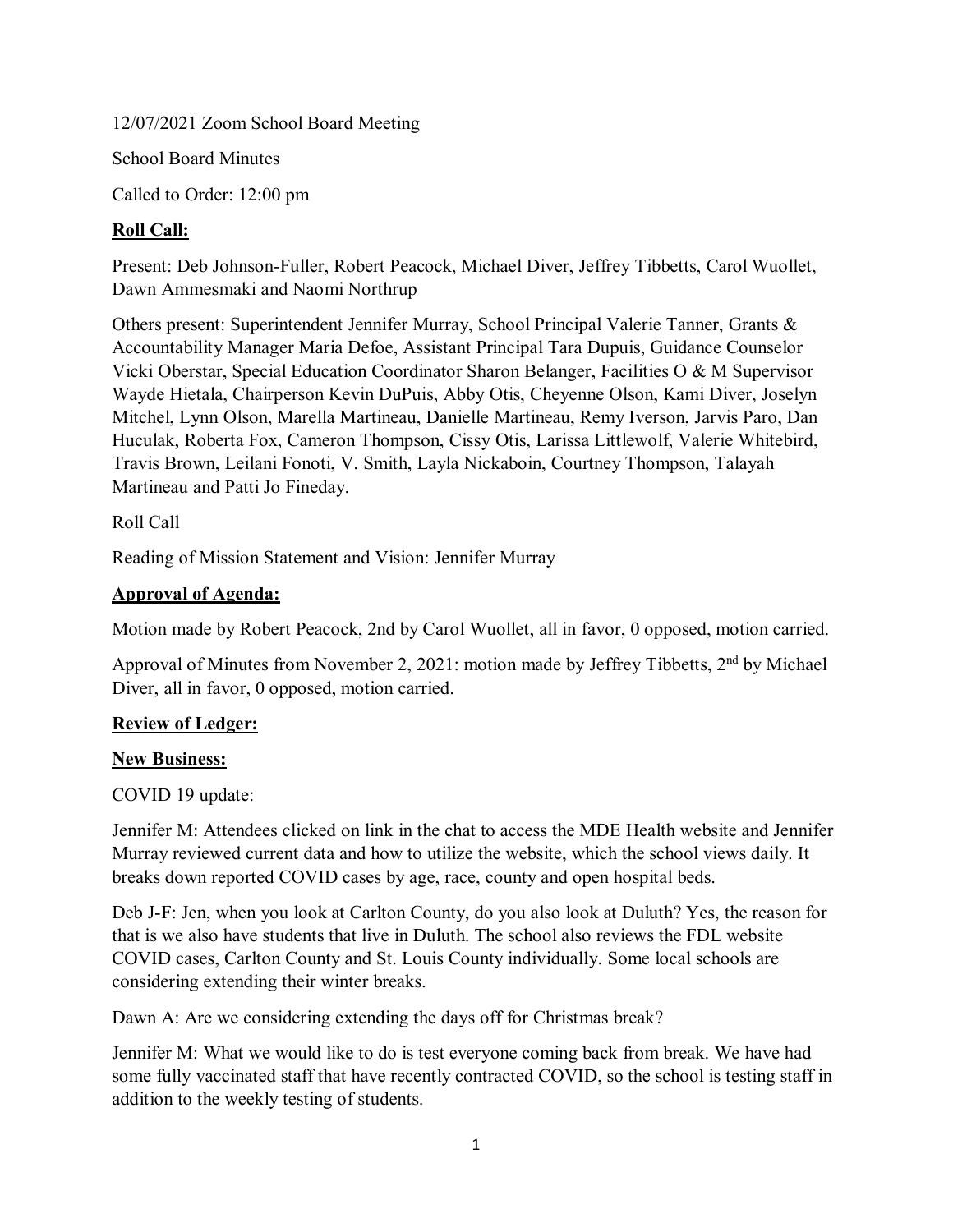Lynn O: Regarding the virus going around or the pandemic, how many deaths have we had since you have all that research regarding metro area, which our children don't live in the metro area. How many deaths have we had on Fond du Lac with the virus, with this pandemic?

Jennifer M: Can you be more specific?

Lynn O: You have all that research in front of you and you just read it all off. How many deaths have we had on Fond du Lac?

Jennifer M: That's not listed on the website.

Lynn O: Okay, well everybody at this meeting knows we have a worse pandemic right now, and it's called drug addiction. Where we are losing our people left and right and our children, so I can tell how many band members we have lost from the COVID virus, and it wasn't any children that we have lost because of the COVID virus. My concern here, and I am very upset, is the way the school is handling this. And I was in the school board meeting not long ago, and the EOC said they were leaving it up to the school to decide. Well researching it, they are saying Jen you're the one making the decisions. Who cares about the metro area, have you contacted Cloquet, Carlton, Wrenshall and talked to them? You know you are really hurting and affecting the community and the school sporting events.

Chairperson Deb Johnson-Fuller tried to steer back to the agenda and was interrupted.

I'm not going to say any mean words, I am just going to say if you go on my Facebook post that I posted asking questions regarding this, I want some answers because I have a granddaughter that attends the Ojibwe School, and have grandkids that attend the sports and play for them, so I do have a big say in all of this. I would just like to know who gives authority for any kind of employee, and the school board should be able to answer this, when my grandchildren are sitting on the bleachers at the boys' basketball game, and the Superintendent walks up the bleachers and says "who is your grandma" and then the Superintendent says "is your grandma Lynn Olson"? and they look scared at her and say "yes". Show me your vaccination cards. She was very rude and mean to these children, and I am addressing this now in front of the school board. I've already sent the complaints, it was adults that heard her. What does it have to do with who these children's grandparents are? Do we ask her who her grandparents are? I think that is bullying and these kids should not have to feel that way, so I really do, I would like an answer being a parent and grandparent of these kids that attend the Ojibwe School. Why are they getting bullied and treated this way by the superintendent? Where in the policy, or in the COVID policies does it state that you have to tell them who their grandparents are? Isn't that some kind of HIPPA violation in there somewhere? Intimidation, bullying? I would like an answer, why when there are adults sitting there that heard the superintendent say this.? Yeah, I am upset about it. I just want an explanation why. Where does it state she has the right to do this, and ask who the parent or grandparent is of these children? What does this have to do with anything? Anybody? Anybody there that can answer it? I would really appreciate it. Cause I know a lot of people that came on this meeting, they want an answer too. Cause it is, it's kind of disturbing.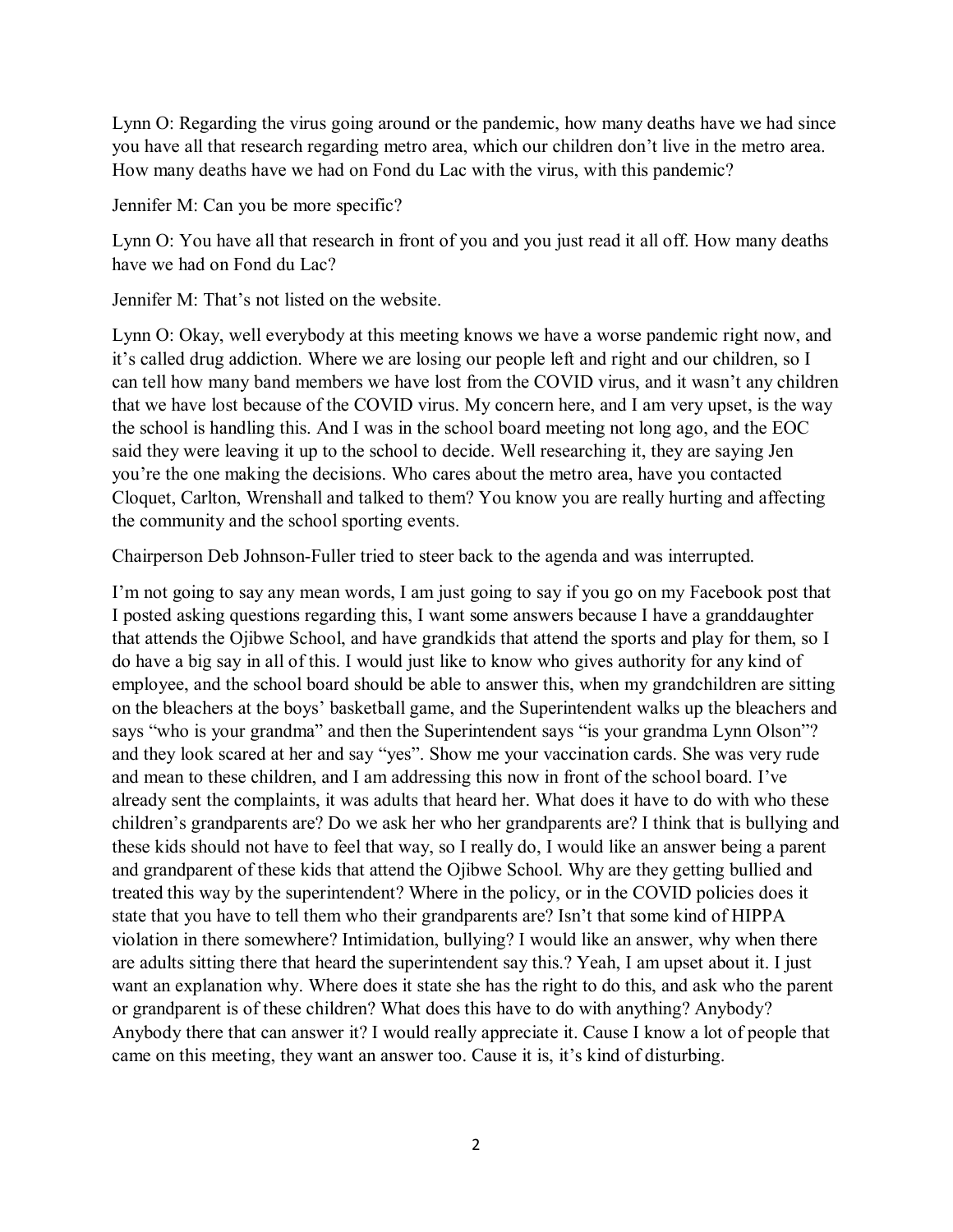Robert P: Well Lynn we just jumped in from COVID report, to how many people passed on the reservation from drug addiction, to your accusations against the Superintendent, and in no time are we even in order. I haven't been made aware of any these issues, I don't know if any of the board members have. I haven't seen anything documented or in writing, so I would like to get back and complete the meeting, and then if there is to be other charges or things made against the Superintendent, I would like to see that after we get through our business here that has already been approved.

Lynn O: No, that's fine, sorry, thank you Sonny.

Robert P: That's okay, because I am also concerned about your issue too, but I would like to be able to address it in a good way and try to figure out if there is a better way. I do know, that because of the COVID, we have had to put restrictions on who could attend different games and maybe that can be addressed by the coach towards the end of our meeting. And he can go over the rules and reg's that were established by the school and somehow or another how that questioning came about.

Lynn O: No, I agree.

Robert P: Or the reasoning behind it.

Lynn O: I apologize if I jumped ahead of myself, I just think the school board, there are some issues here that you all need to hear what's going on at that school, that you may not be aware of. That's all I got to say until you're done.

Deb J-F: Back to the COVID update, are we done with that? Jen do you have more to add to it?

Jennifer M: The CUE readers we have are jamming up. When it is attached to the device, it is not reading right away so you have to take another test. There were multiples last night that had to be redone because of the readers. The school ordered BinaxNow COVID 19 tests that don't need the readers, in addition to the CUE tests which need readers, that have been failing to connect and hoping that it will expedite testing. At the last basketball game in the school there were multiple tests that did not connect and had to be redone, and there was one student who tested positive.

Proud of our girls' basketball team around 90% of them are vaccinated, the school will verify the percentage of boys' basketball players that are vaccinated, because the quarantine rules are different for vaccinated vs unvaccinated athletes. We are going to have to figure out how to test our students and staff more quickly as the data comes out.

## **Teacher and Staff Pay Scales**

Jennifer M: I am working on comparative wages for teachers and school staff. The tribal government did approve \$15.00 minimum wage to retain and recruit employees. The school has struggled to fill all positions.

Robert P: There is a Job Fair at the casino, are we going to be having a table there looking to fill some of these positions?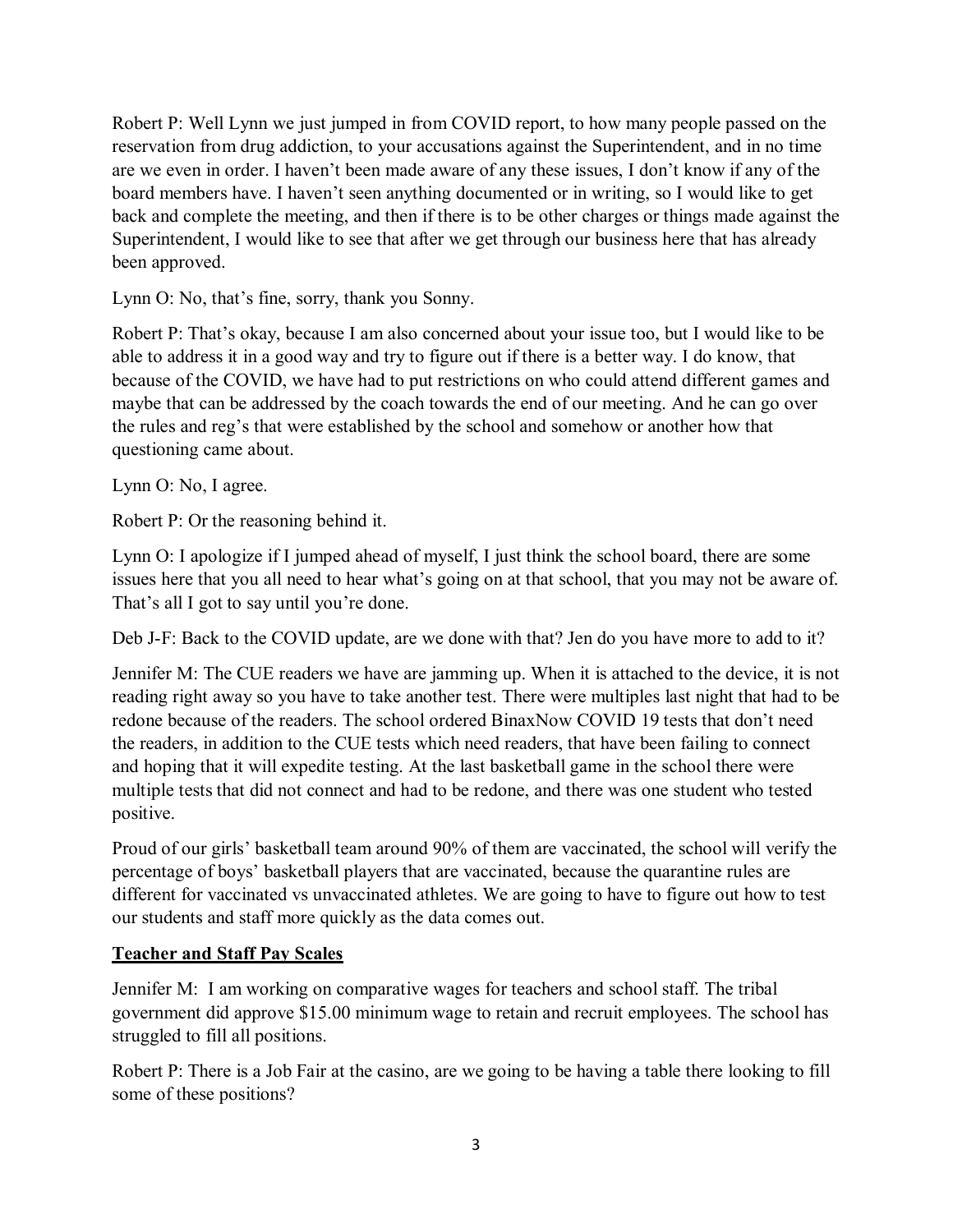Jennifer M: Yes, Tara Dupuis and Julia Lintgen will be hosting a table at the reservation job fair on Friday.

### **Old Business:**

Strategic Plan Review:

• Staff have been adding their tasks for the Strategic Plan in their board reports

School Board Sub-Committee:

• No reports

2021 Superintendent Evaluation

- In process and completed by the end of the year
- Board members will meet on December 14, 2021 at 10:00 am

Student Request for Headphones Use During Class Letter:

- Val reviewed with the board feedback from teachers
- Request was for seniors only to listen to music in the senior classroom
- A raised hand was addressed: Lynn O: I just want to go back to the subject that I started earlier. I just want to make sure that everybody is ready for this. Because I know that a lot of people that came into the meeting today, all the new ones that are in here, they're all in here, most of them are for the same reason. So, I just want to address the school board, I have already sent letters to the RBC, and to the Superintendent's boss Miyah Danielson, regarding the issue that happened at the basketball game with the boys that, the girls that were there. The School Board Chair Deb Johnson-Fuller asked the board if they would like to move ahead with the reports and then do it in the Other? School Board agreed to wait until Other.
- Julia L: Attendees were asked to put their names in the chat if they attended today's meeting.
- The board thought the letter was very well written
- The board agrees that the senior class deserves the freedom to carry the responsibility and listen to music on downtime or when completing schoolwork

Motion made by Robert Peacock, 2nd by Michael Diver, all in favor, 0 opposed, motion carried.

### **Supervisor Reports:**

Superintendent Jennifer Murray- Reviewed

Building Principal Valerie Tanner- Reviewed

Jeff T: Does the CARES funding take care of the Chromebooks? What is your plan on that? Valerie T: We have spent a lot of CARES money on technology, I don't have an exact percentage off the top of my head.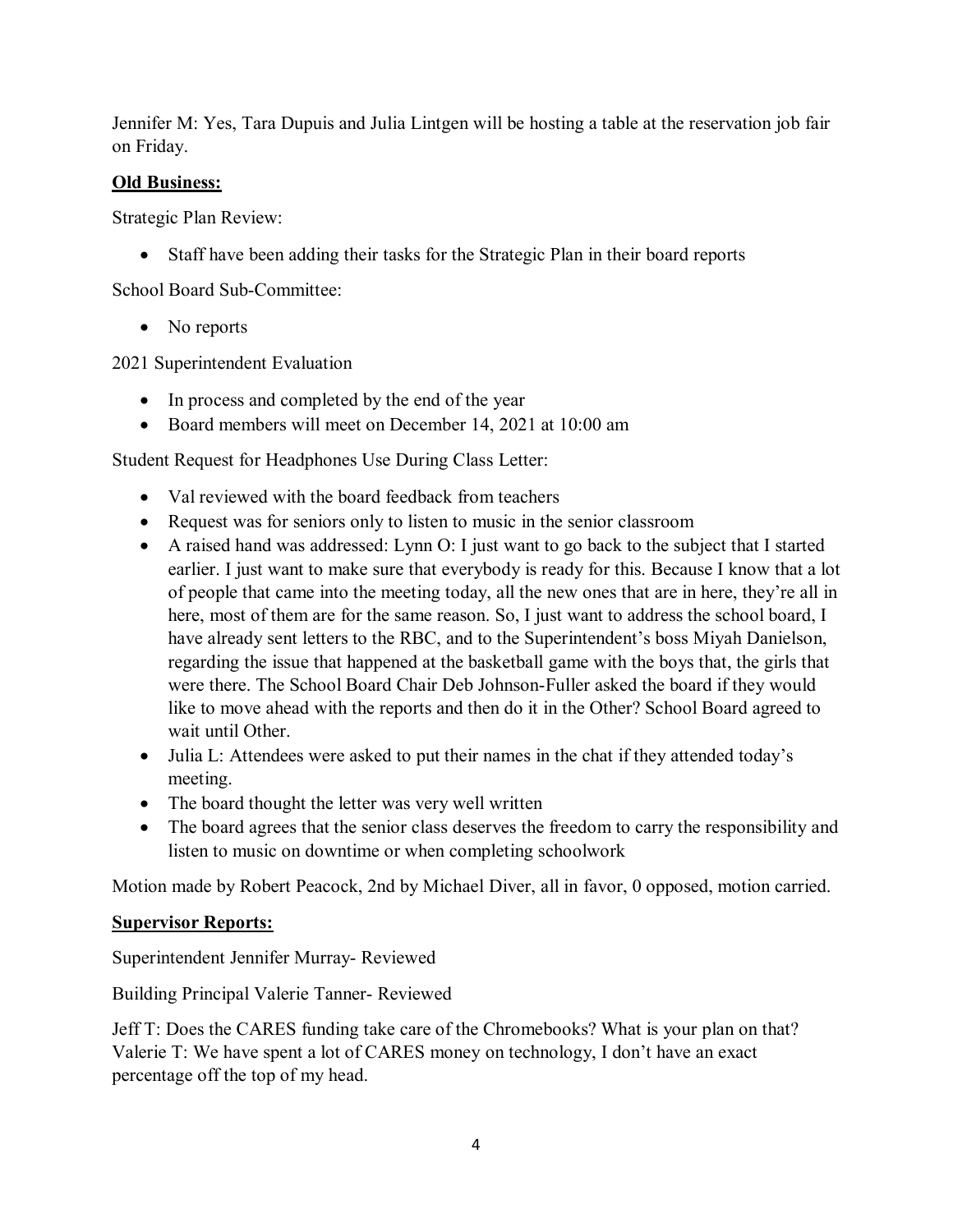Naomi N: An 8<sup>th</sup> grade student tested positive for COVID, but what I heard from talking with a  $7<sup>th</sup>$  grade student is that the  $7<sup>th</sup>$  grade didn't get sent home, but the  $7<sup>th</sup>$  &  $8<sup>th</sup>$  grade music and gym class intermingle, so why wouldn't the  $7<sup>th</sup>$  grade get sent home as well?

Valerie T: That is a good question and maybe we need to revisit that in our policy. With the gym we look at space, social distancing, mask wearing and time.

Assistant Principal Tara Dupuis- Reviewed

Robert P: Was the NARCAN event well attended? Tara D: I believe 4 of our staff did attend it.

Question in chat from Roberta F: Why do they have to be vaccinated to attend the trip? Tara D: It is part of our school policy.

Education Grants and Accountability Manager Maria Defoe- Reviewed

Jeff T: So, are they saying for one million dollars they can fix the ventilation system? Is that what they are recommending?

Maria D: The BIE hired a company called Global Analytics to come in and do an assessment of our HVAC system and this is what they found. They are not the company that would perform the work, they just took a look at our system and this report is a summary of what they found. Since our HVAC system is 20 years old they suggested that we start doing things to upgrade our system. This is just an estimated cost.

Jeff T: Is this something that can be funded by the CARES funding? Maria D: Potentially

Jeff T: Is this something that is really needed for the school? Maria D: Yes, it is legitimately needed. We will be moving ahead and getting competitive bids and an RFP, and I am also consulting with Steve Douglas and Wayde.

Jeff T: Is there a deadline for this project to encumber the money? Maria D: The CARES money is already spent for this year, so we will look at next year and make amendments if we need to.

Transportation Supervisor Michael Quam- Reviewed; Cook Supervisor Mace Fonoti- Reviewed; Wellness Coordinator Daniel DuPay- Reviewed; School-Wide Activities Supervisor- no report; Special Education Coordinator Sharon Belanger-Reviewed

Athletics Program Manager Earl Otis- Reviewed.

Courtney T: Is Earl the only one allowed to speak on the Athletic part?

Deb J-F: I'm looking for direction Jen on that.

Jennifer M: It is his report and he did not assign anyone to give his report for him. Valerie did you receive notice? Valerie T: No, I did not have a request.

Lynn O: Is Earl on the meeting? Is he here? Valerie T: No, he is not on the meeting.

Patti Jo F: Was Earl allowed to come on the meeting because of his suspension?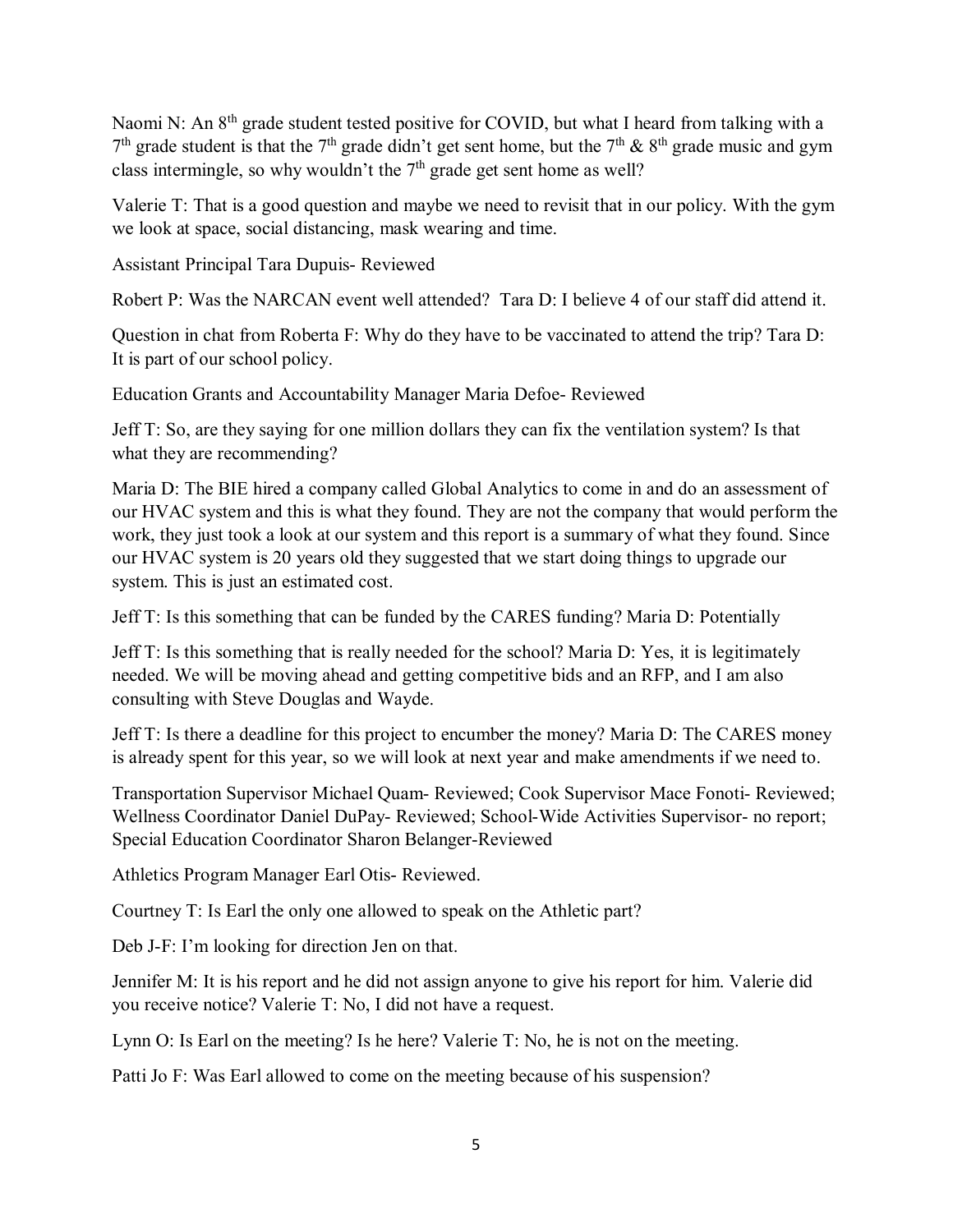Deb J-F: Why don't we just go ahead and move on to Other.

Lynn O: You had a question Deb. They want to know is Earl allowed to come on the meeting, somebody asked since he had been suspended from his employment?

Deb J-F: Could our supervisor respond to that? Valerie T: The school board meeting is a public meeting, so therefore I would deduce that the public can be here, which would include Earl.

Courtney T: Ok, so as a coach would I be able to just speak in the Other part of this agenda.

Robert P: I think we better slow down a little bit, because this is the first time hearing about this. I have in front of me Earl's report, but I haven't heard of any suspension associated with anything.

Lynn O: Sonny, I think that's why a lot of us are on here, because I think the school board isn't aware a lot of what is going on in this school, and we want to inform the school board of this stuff that is going on.

Robert P: Okay, I am only one person I can't speak for the rest of the members.

Lynn O: Does the rest of the school board know about it?

Jeff T: I don't know either, first I have heard of it.

Naomi N: First, I've heard too.

Deb J-F: I heard about it yesterday in the evening, that Earl had been suspended.

Valerie T: I don't think that, any board that I have been on ever in my years, and it might be different here, but I have never thought, or knew, or had open discussion about an employee's performance, unless they are there and they begin it, at a school board meeting. I think that's a privacy issue here.

Robert P: Well you are right on that part of it. We could have gone to an Executive Session, but that is not part of what our meeting was about today, and it wasn't on the agenda. The other thing is, that we are a board we are not administration, and there is a clearer line and difference of being a board, and being administration. So, there is a separation there also. If this indeed is something that, and I didn't make or someone must have made a determination that this issue wasn't of sufficient concern that it needed to be dealt with or talked about in an Executive Meeting. Then I suspect, that is what happened. I would not want to violate anybody's privacy. And that includes anybody associated with this at this point and time, and I can't give you a judgement call on any of it, because I don't know any of it. But I certainly don't want to jeopardize anybody's right to follow through on the policies that are in place by having public disclosure of issues, that that individual may not want to have disclosed at this time.

Jeff T: I am kind of with Robert on that too, because I don't know whether as a board member, if I should have or shouldn't have been notified. Other people I think have been suspended from the school and I wasn't made aware, but I don't know either. I'm kind of with Robert.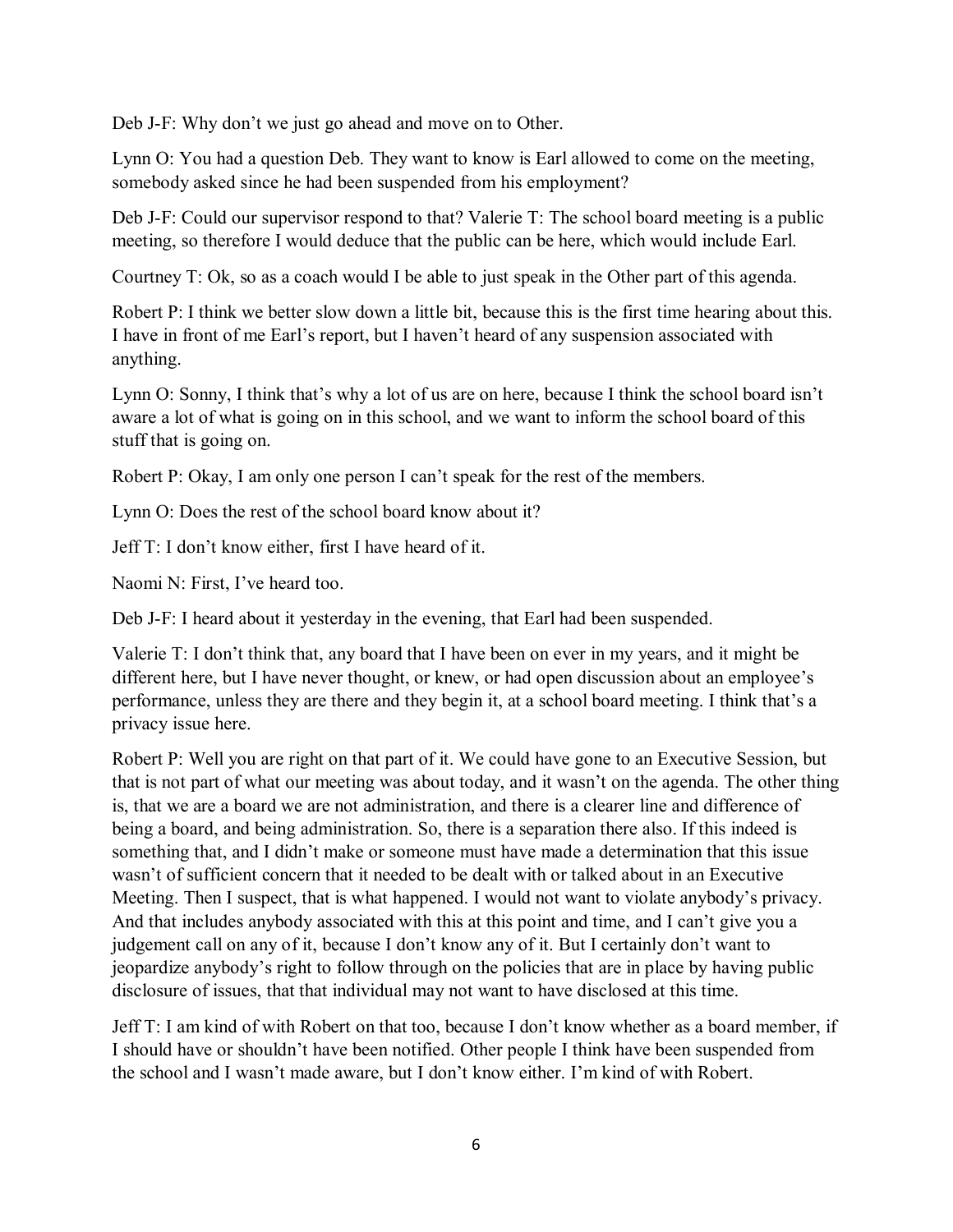Patti Jo F: Well, I think that being administration, isn't his position administration? Wouldn't you guys be notified?

Robert P: Say that again please.

Patti Jo F: Isn't Earls position an admin at the school, so wouldn't you guys be notified of an admin employees' suspension? Or no?

Robert P: Well obviously, we weren't, so I guess at this point and time, the answer would be no.

Patti Jo F: No, I am asking if you guys should be notified?

Robert P: I personally believe we should have been.

Patti Jo F: Okay, thank you that was my question.

Cissy O: I have a question.

Deb J-F: Go ahead.

Cissy O: So how does someone get suspended for three days without a verbal warning or a written warning? I mean what is the process? And then be told the person that suspended you, is the only person that you can go to contest that said suspension.

Deb J-F: I have a question really quick Cissy that kind of goes along those lines, that isn't this an administration decision, and that there should be a due process for him to file with Human Resources? Or am I missing the boat here?

Cissy O: He wasn't even told, and he isn't on the meeting because he wasn't sure if he should be on the meeting if he was suspended, but he wasn't even told for what he was suspended from. Was it from his administrative duties at the school, is it as a coach? Because what he claims he did, is that he let Moose volunteer and coach. I mean he was on the bench too, he was there, he was never told that Moose could not be involved in the basketball program. It was just that his contract was not renewed. I mean he was never told, "nope you cannot let him do that".

Lynn O: Cissy, I think Larissa Littlewolf is on here too, she messaged me and said that they always bring in volunteer coaches and helpers.

Cissy O: Oh, everybody brings in, every single athletic program everywhere bring in volunteers.

Deb J-F: Okay, I think I need to stop this now because this is an administration, basically task that needs to follow through and I…(interruption)

Cissy O: Here's the, here's the problem and I understand what you're saying, but the problem is that when she just, when the Athletic Director, the Coach and the Assistant Coach are not there anymore, the whole program has just been shut down for three days. Earl gets everything together for those games, he's there every day for the girls' games, the boys' games, gets all the contracts or whatever. No one asked him beforehand, "hey can you get all this set up". So effectively all the sports got shut down when they told him at 3:30 yesterday that he was suspended. So its not just about, oh let's wait and find out what is going to happen. You've got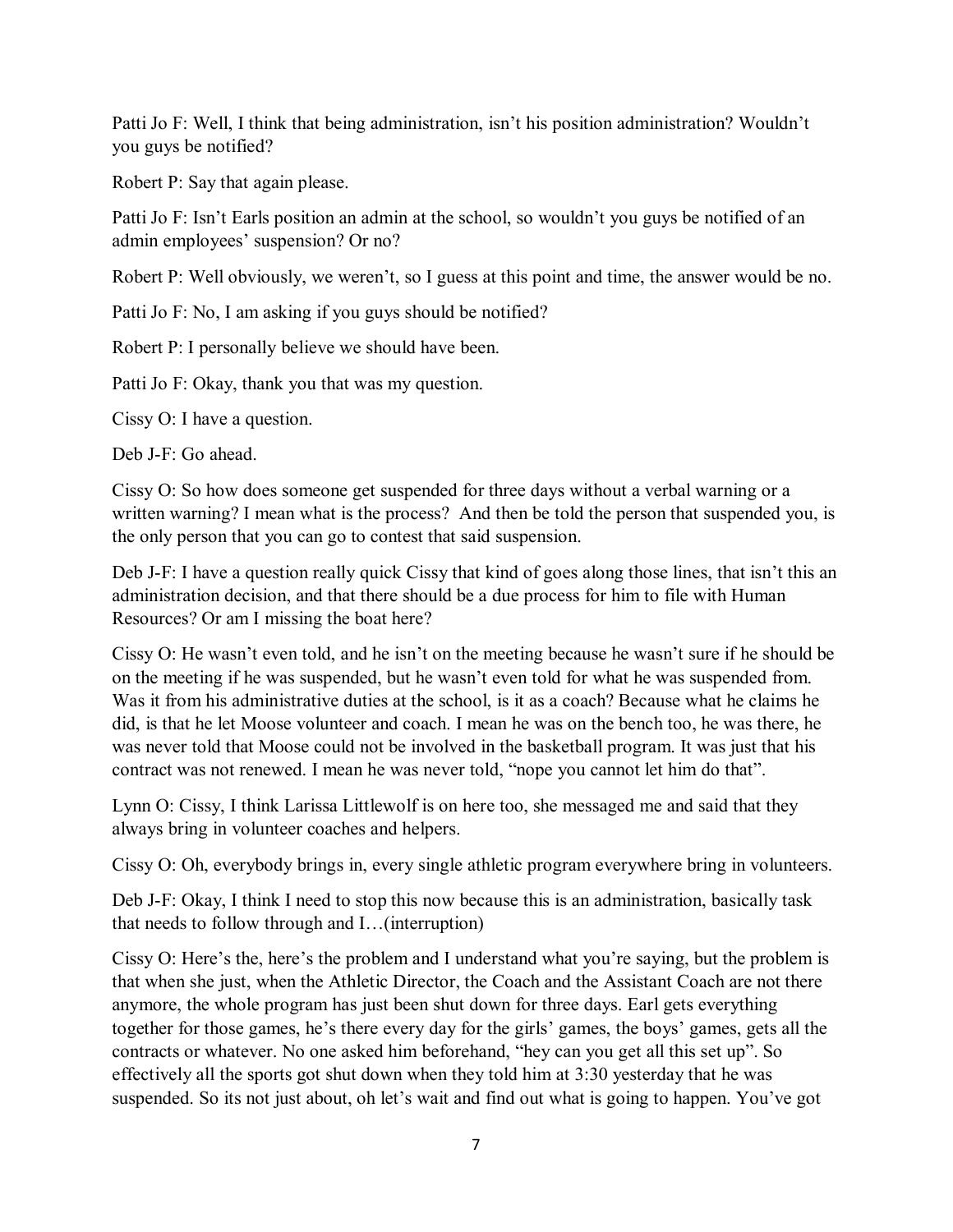two more days of these kids missing out on athletics and activities because of this B.S. And I know I am heated, and super passionate and upset about this, and you all can understand why, but this doesn't hurt Earl like it hurts the kids. So, is someone just trying to, where was she yesterday? She wasn't at the game yesterday, but she was there when Earl was coaching. She was there for that, if it was so important on Monday, why wasn't it that important yesterday?

Danielle M: Can I say something too, when we found out about the suspension, there was, from my understanding there was no lack of, or there was lack of just what Cissy said. There was no having anybody step in for him, you know like "oh, you're suspended for a few days, so and so is going to take over for the boys for you and this will be handled". None of that was done, we had boys at the Head Start gym last night that didn't check their group chat and didn't know that practice was cancelled. One of our parents went and volunteered to have an adult there with the kids and shoot around with those boys that showed up for that team, because they didn't know where their coach was until they got to a phone or access to find out that practice was done. So therefore, there was no like, okay we're gonna suspend him but we have to have this in place. Nope, none of that was taken into consideration.

Cissy O: Safety Protocol for the kids. The safety protocol for the kids, because every single day both Earl and Moose drive kids home from practice, every single day. Otherwise they wouldn't get to go to practice, they wouldn't be there. No one said anything, no one had any protocol in place, no one had anybody there in his stead. No one did any of that, it was just a pull the plug, it just feels like a knee-jerk reaction, let's do this, let's not think about the consequences, and the only people that got hurt were those kids that didn't know what the heck was going on.

Lynn O: There was one boy that was at the Head Start gym at practice when it finished, he didn't have any ride, he walked to the Ojibwe School gym doors where the girl's basket..., no one would let him in. I opened the door and he was freezing cold. He said, "all I need to do is use a phone to call for a ride" and the staff (interruption)

#### Cissy O: That's horrible

Lynn O: They would not, I'd open the door, I mean I seen a kid, a boy out there freezing and they wouldn't let him in because he wasn't written down, he wasn't on the list to be allowed at the game. Which, I want to bring up because the school board needs to know some of this. So, Friday night Moose was coaching, and there's pictures, he was volunteering because he wasn't assigned coaching yet, or he wasn't approved. So, like any other sport at the Ojibwe School we have volunteers that come in, my husband Keith has volunteered with the boys before. Never has anybody been suspended for it. So, he had to stand way off to the side in the corner of the gym, there are pictures of him, of Moose standing there, and he couldn't go near Earl while Earl was coaching the game. And the Superintendent went and told Earl, "you tell Moose he has to leave the building". Well, the parent, which is Moose, which has two star players almost on the team, he said no, why do I have to leave, I'm watching my kids. She still wanted him to leave the game while his children played. The school board needs to be aware of what is really going on behind your guys' backs. You guys really need to be aware of this stuff. And it is sad that it has to come out on social media, and you have former school teachers complaining, you have students on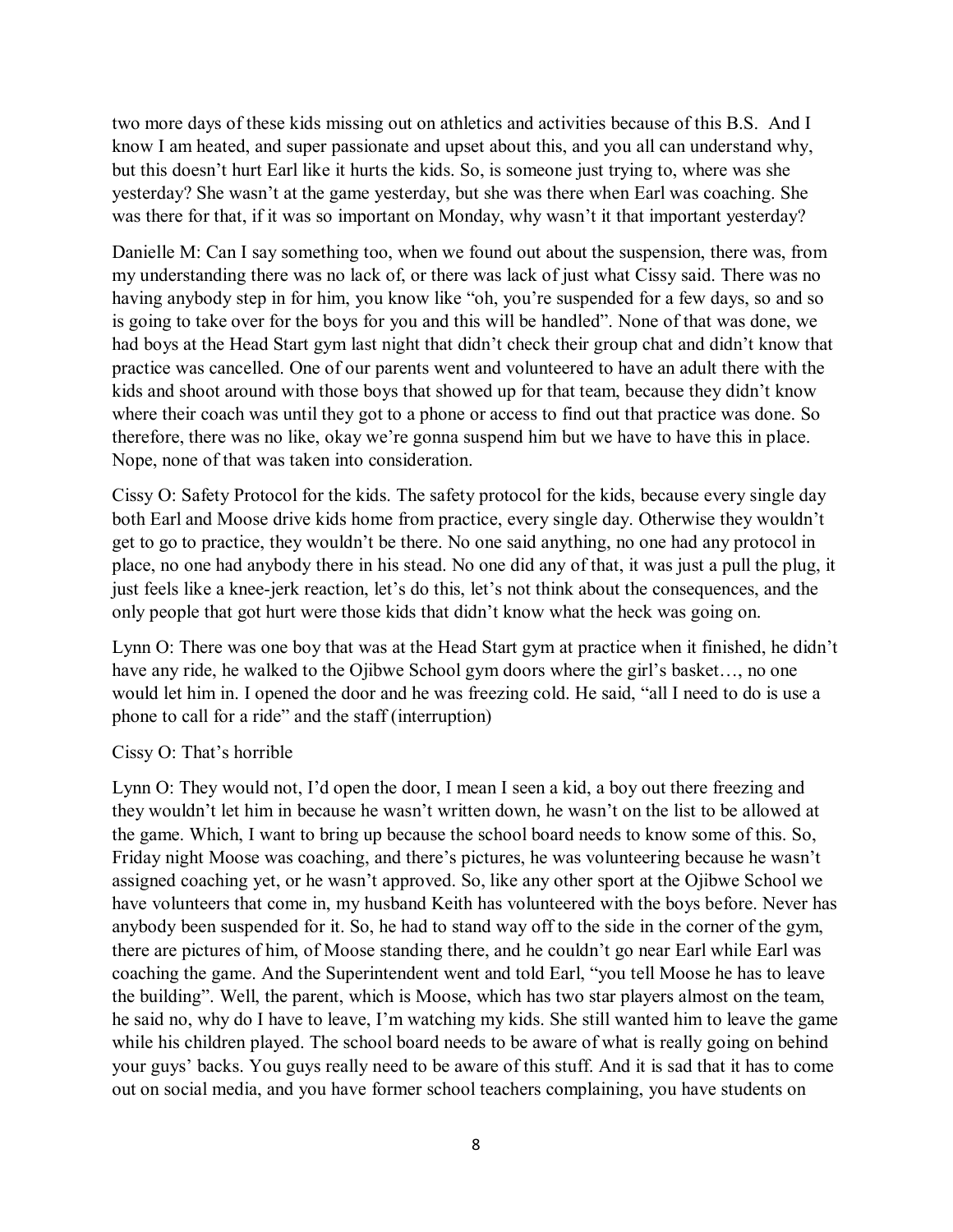there complaining, you have band members, community members complaining, and it is a concern. You guys have to be, that's why people are here today, to let you guys know what's going on.

Deb J-F: But I think, Lynn, just give me one moment. But they are two separate issues. It's the outcome of what the kids experienced, and the whole Earl thing, we don't have a place, that's an administration of suspension. But our focus should be our kids. So, I appreciate what you're saying, I think we just need to focus on the effects of this on our children, and putting together a plan that doesn't disrupt everything.

Lynn O: Yes, and because of this suspension, it put kids in harms way, it put them in a dangerous situation. Who's going to be held accountable for that? This poor young boy being left out in the cold, no coach available, nobody there to supervise, whoever the parent was that came in, I mean somebody should send him a thank you. I mean these kids were left unattended, and what was the temperature last night? I think it was wind chill advisory out, this kid that came up to the gym doors, he was covered in white frost all over his face, and staff was standing on the other side of the doors, and would not open the door for him. That's bad. When a community member, a spectator, as myself had to go open the door to let him in the entryway at least to warm up and call for a ride. Whoever did the suspension or whatever happened, didn't think it out, and didn't think of the children, once again.

Patti Jo: I think we all understand that Earl needs to deal with the suspension in the admin aspect, but we're concerned because of his suspension, this is what happened.

Courtney T: Yep, the main function of the school board is to set up the policies, and rules and regulations that are in place for this type of situation, and in the students' best interest, so this is actually a school board issue that should be addressed, so it's a big issue and we have to know where to go forward, just in case it happens again. Whether coaches are out or Earl as the A.D. or both.

Danielle: Was Earl suspended as the Athletic Director, or the coach, or both? Was that ever specified? Something Earl again has to ask I guess. (Not answered by school board or school staff)

Lynn O: Maybe that's something they can't answer I guess

Cissy O: A big question, and I get that, I understand what you are saying about the administrative part, and about the process and there should have been a due process and not just an email at 3:15 on Monday, but the whole toxic environment that the superintendent has created at that school, where she is going to take out frustrations, and I get it, I get that this is a lot of me and my feelings and what not right now. Because he is not afraid of her, and he did every, every obstacle she threw at him, he did it. He did it to get back in to play, and get those kids to play, and she still found a way to do something about it. And something has got to be done about that. You can't, you have great teachers that have left because of her, because she is a bully. She harasses everybody, something has got to be done because our kids deserve better than that. Can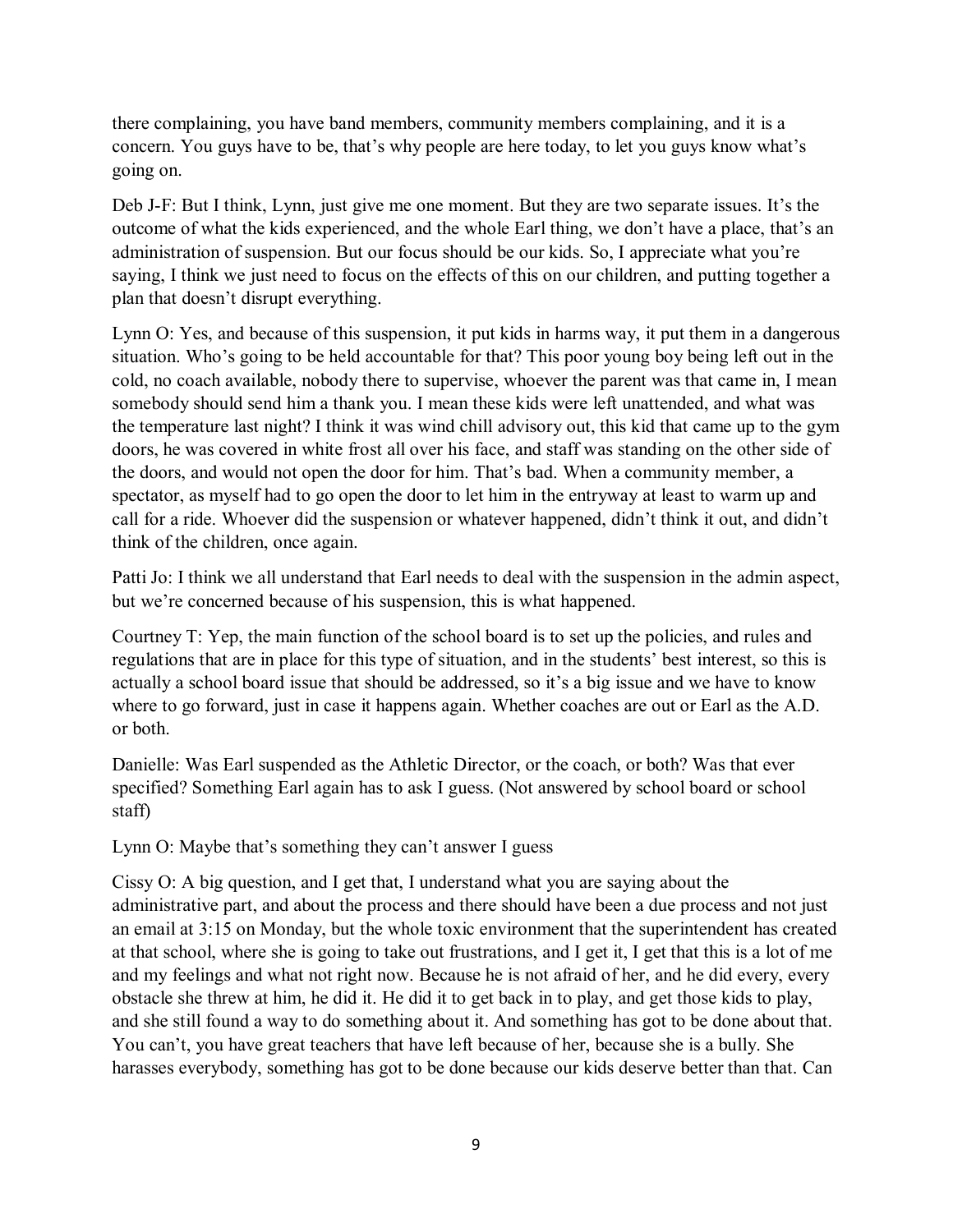you imagine what our school would be like if we had an advocate in her role instead of an adversary. Come on, all of this needs to be looked at.

Lynn O: And you know that's like what I brought up earlier in the beginning of the meeting. What is she doing asking my grandkids who their grandma is? What does that have to do with attending that game? Why would she do that? And nobody in here obviously is going to answer, but that is a really, a serious concern that I have. Because now going forward, as my children play for the Ojibwe school sports, how is she going to treat them? How is she going to act when we walk in the game? Maybe she shouldn't be allowed to attend the games, seriously because there are a lot of complaints against her and you guys can all, and its not my complaint, its community members, parents, children, its all on the Facebook.

Cissy O: And if we have to figure out a different way, a different forum, what's the process for all of us community members and parents, what's the process that we have to do to make formal complaints against her? To have somebody look at her, obviously this all feels very personal and it is personal to me to, so what are our options? What can the school board tell us are our options to go through the process, to officially get her looked at, and her behavior looked at, and her policies looked at, and her bullying looked at?

Lynn O: I agree

Patti Jo F: I think to answer your question Cissy, and I am not a school board member, but that would be an HR issue, that goes back to the admin type thing.

Cissy: So, parents go to HR and say hey I want to (interruption)

Patti Jo F: I would think parents and community members would have to write an official letter to the HR Manager/Director

Lynn O: Or they can be written right to the Executive Director, her boss, her immediate boss, Miyah Danielson. That's what I was told.

Marella M: I have a question, so what happens with the boys for practices from now until their game on Thursday? And is their game on Thursday still a go? I dropped my boys off last night to practice not knowing that there was no coach or nothing. I sat there until I could get my other half to come down and sit and let the boys be there, because there was 6 other individuals there, children that were dropped off and my concern is for them.

Deb J-F: Valerie [directed to school principal] do you have something to say, I think what we need to do is listen and then this needs to go into Executive Session. What do you think board? I'd like to hear them.

Naomi N: I agree

Carol W: I agree because I am so overwhelmed with information, so I do agree with that, holy smokes, its just like, yeah, I think we need more information and I need to process what's being said. Its just a lot of information coming at me right now.

Deb J-F: So, I would like to hear from the community, I see Valerie Whitebird, your hand is up.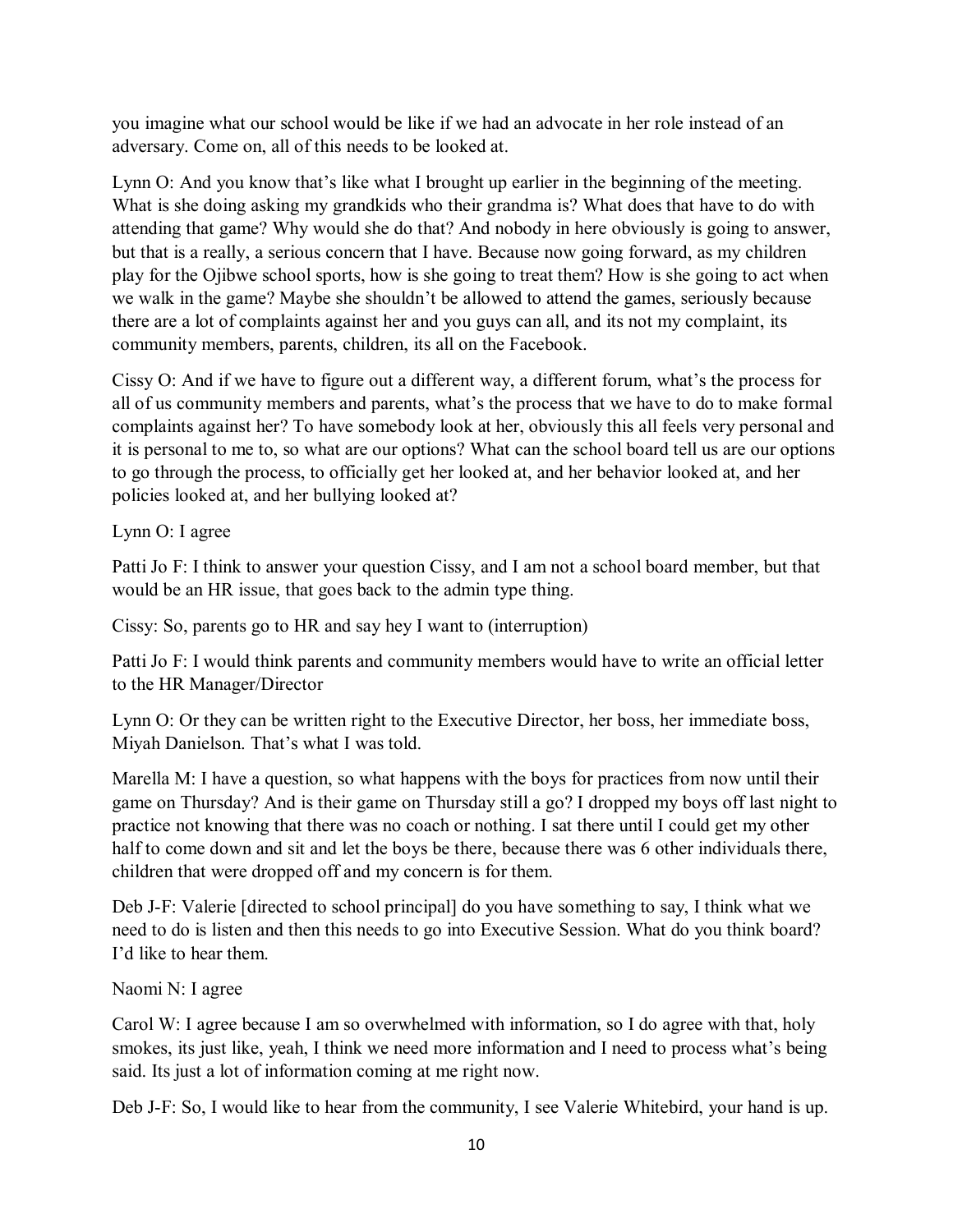Valerie W: You know last year, not last year, before COVID the last basketball season, I started coming to the games because my son was really interested, and he actually considered switching schools to be able to play. And you now, just watching on Friday night, and I mean, I submitted my own and I am not afraid to say that, but just the way I was treated on Friday night. And then to see those boys after. First of all, you have Moose who has been there for 14 years, you have Earl who has been there for, I don't know, just as long or longer (interrupted by an unmuted conversation) Okay so he was, like he was allowed to coach the first half, the junior varsity, so I don't understand why something couldn't have been said and done then. Because you could see the effect on the kids when he actually had to be humiliated and stand across the gym, or be ousted from the game like that, and it was said that he needed to leave the building and I don't understand that when he has two children that are playing in the game. So, I just don't think it was done professionally at all, any part of it. And I can say last night at the girls' basketball game, there was no, it was a lot less invasive. I felt like I was talked to in a condescending way and I was upset and when I left there, I didn't want to come to a game ever again. If that's the type of treatment that you are going to treat community members who are coming to watch a game, and you're there to watch the kids and cheer them on, and you're going to be watched like under a microscope, that you cannot lower your mask to take a drink. Well first of all you're not allowed any drinks in there. But, you know, its, I'm sorry, I'm just really frustrated and I am remembering the way how I was talked to when I didn't know which child I was under, because I thought at first that I was in another area. And I just felt like I shouldn't have been there, even though I was under a child's name. I felt, I was made to feel like I shouldn't have been there, and I was really upset during the whole game. And our kids need this, they need the exercise and they need the social environment, and I have said on comments that we do have a lot going on with our youth. What are we going to do? Just shut everything down for them and then let them get involved in drugs, you know let them, there are so many health issues out there if they don't get their exercise and don't get to do things. They're kids you know, I'm sorry, I'm probably saying too much right now.

Cissy O: Even if, from what you are saying right now Val, even if you look at how sports help children strive better in their academics. I mean they have to make grades to be able to play.

Valerie W: Yep, and their self-esteem

Cissy O: Exactly

Valerie W: Yeah, they have to maintain good grades and attendance to be able to play.

Deb J-F: Thank You Val, I see Courtney's hand is up, I'm just kind of running through everyone's hand I see up so that they have a chance to voice their concerns. So, Courtney you're up.

Courtney T: I had a lot of the same points that Val had brought up, especially with how much these kids need this and I understand that COVID is an issue however you can't just turn a blind eye to the issues that even we as a people, our race is brought up a lot, and how at risk we are. How much COVID could do to us but historically we've been in a pandemic with depression and you know you can go into a bathroom and you can see those same statistics that are killing our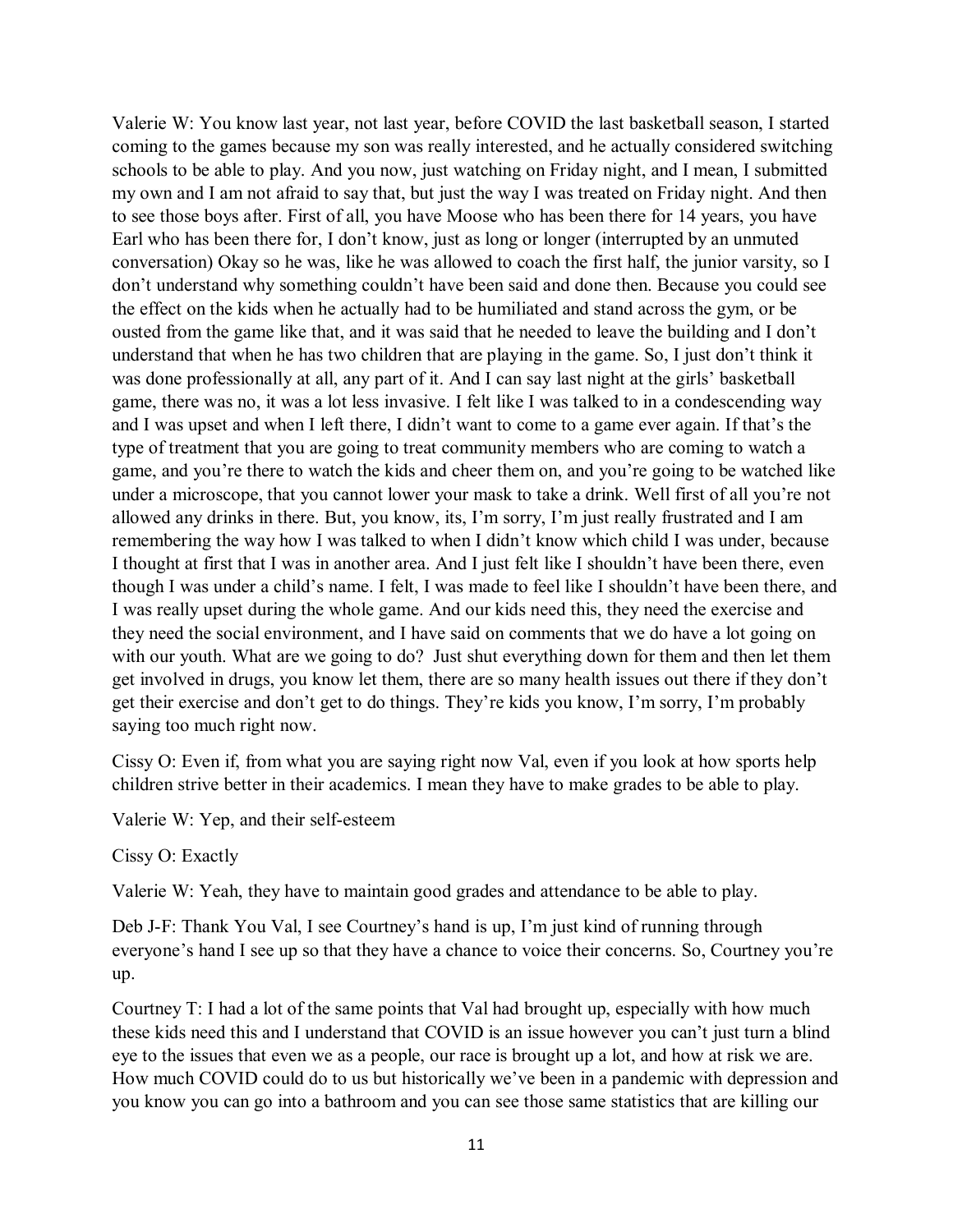people and our youth are the ones that are the highest on that list. Death rate by suicide, and I know personally many of the youth have come to me as a coach or I used to be in  $P \& I$  working within the schools, and depression is real and kids do experience depression and its very hard for them to find healthy outlets, and I know for a fact, even as a youth myself that dealt with anxiety and depression that, that gym is very, very therapeutic for the youth. And I see it every day in practice, yeah the girls complain about having to run, they complain about the little things they don't want to do, but they get it done and it shows that its helping them and like Val said its helping their grades or Cissy said its helped their grades, they want to go to school, they want to be there and I know with recent losses in the community, death within our youth, that weighing heavy on these girls still, the girls and boys. I'm just speaking for the girls because I know some of them have talked to me personally or parents have came to me and let me know how its affecting them. But, I think the importance of physical activity, also, but its also very mental. Mental Health is just as important as our physical health, because if your minds not there then you're not going to be able to get up and go. But, I feel like its not being taken as serious because it's a sport, it's a privilege, it's an extra-curricular activity. Its not a right, its something they have to earn. But I feel like all of the youth and the coaches have earned that right to get back in the gym. We are following, we're dang near walking on eggshells every day. We had a vaccinated girl on our team that was possibly exposed to COVID and she tested everyday willingly, just to prove that we're willing to do what it takes to stay in the gym, we're the only team in the MN State High School League just about that wear's masks on the court. When our visitors come here we wear masks, I mean we are taking every possible precaution with COVID, but also understanding that we are in our own little pandemic, and we have been in a pandemic here, probably an epidemic with our suicide rates and our drug use, especially in the youth, and those unhealthy outlets that are just easily available. You know there is nothing open right now there are no gyms, no community centers, last season our volleyball team was shut down. The adults are doing everything we can to advocate but I feel like we're not being heard and we're the voice of the youth right now. I know there are some youth on here right now that have a lot to say, but also, they said they're scared because last time they spoke up in a school board meeting our season was cancelled. So, there's a lot of fear there and I feel like that's not right and I sort of felt the same way. I'm like okay well maybe we can have one advocate from our team speak and some of the girls were like no like we should be there and feel the right to be there just as anyone else, its an open community meeting so I just wanted to touch base on that and let you guys know that fear is a big thing especially in our younger girls to speak up and advocate for themselves. I just want to put a huge emphasis on how important its not just a sport, it's not just a privilege, its not just some extra-curricular activity. A lot of these kids it's that therapeutic outlet, its physical activity, and part of protecting yourself from COVID is being physically fit. Keeping your mind healthy, those are all important factors that we need to keep in the back of our mind and not just focus on COVID, COVID, COVID and these numbers, you can't just throw away the other statistics, that other data we have available to us just because COVID is this new up and, like everyone is talking about COVID right now. We still have to keep focus on those other things we face historically.

Deb J-F: Thank you, Courtney. Danielle, I'm just going down the list here so I am going over to Danielle.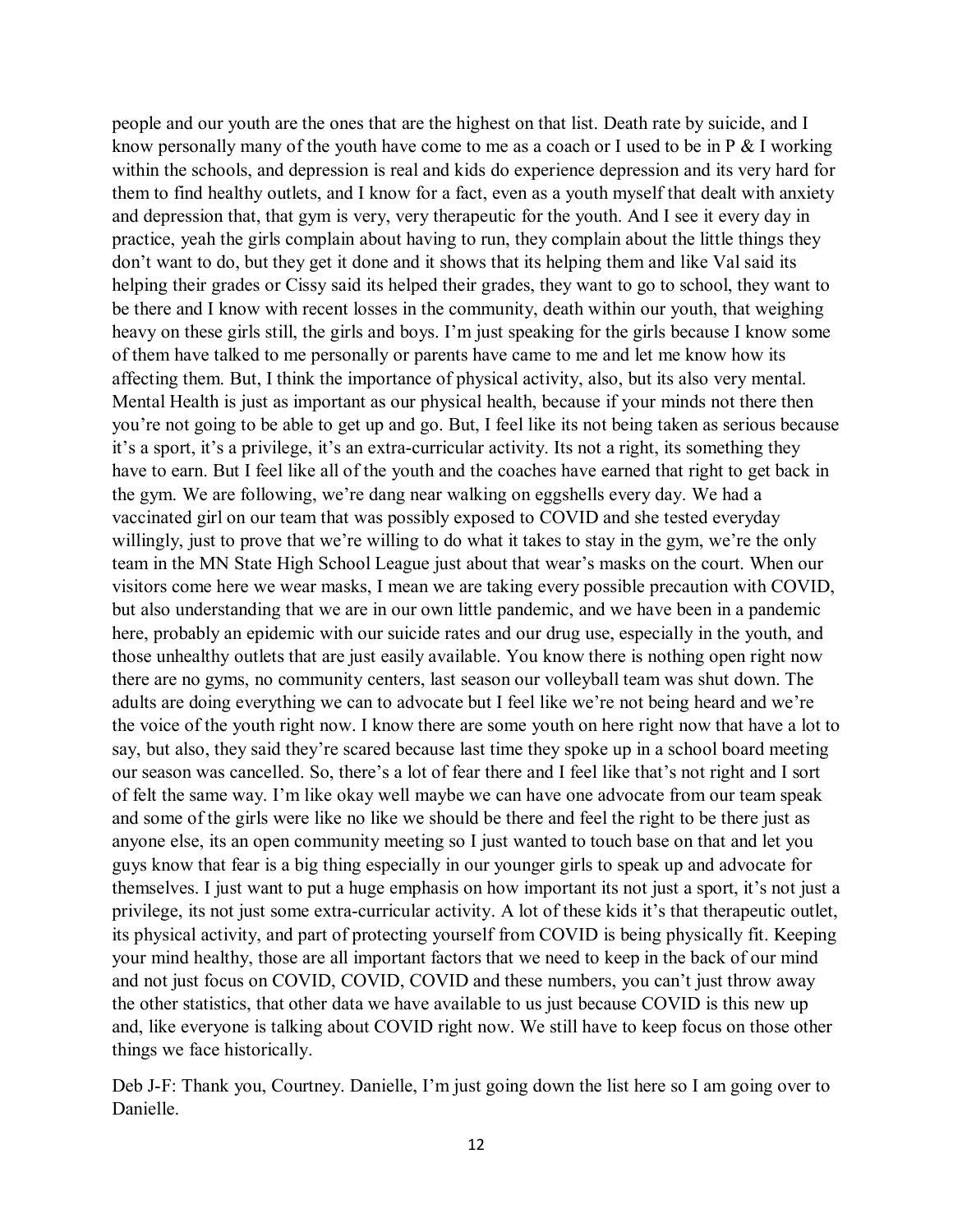Courtney T: Sorry can I say just one more thing. I'm just wondering is there gonna be, so I'm just looking up and it says the function of the school board is to set up policy rules and regulations, so is there going, can you give us an answer, is there going to be some policy, rules and regulations set in place for situations like this? And also as a Head Coach I don't have any policy, rules and regulations to follow with even the positive cases, I have reached out to the EOC and like the FDL Human Services Division to find out what their policy is because we had a positive test, however that individual was vaccinated and has zero symptoms and also when she did her test she had to redo it a few times because the computer or iPad or whatever was rejecting it a few times, so the accuracy of it is, I don't know I don't have any information on that either.

Deb J-F: What I am doing right now Courtney, I don't have an answer for you right now on that but what I am doing is gathering all the information so when we go into Executive, we can discuss that.

Courtney T: Okay, perfect.

Deb J-F: Thanks Courtney. Danielle.

Danielle M: Yes hello, thank you. First of all, I want to say thank you to the coaches that have stepped up and the volunteers because I know that it takes a lot of their time away from their families and what not, and a lot of commitment and so I want to praise the coaches that have been there for many years for all the sporting events and activities. And I want to keep in min that the reason why we are here, in this school board, in this school is because of the children. And we need to focus on that, we need to keep that mindset. I know a lot of parents on social media and stuff are posting that they are thinking about transferring their children from the FDL Ojibwe School because of everything going on. Its scary because I used to go to the Ojibwe School when I was in Head Start many years and to just have that thought, and I know the numbers they aren't that great, the students as it is. Word is getting out of how unhealthy, and I'll say that unhealthy it is there. We have youth coming to us about even doing activities in the school, like cultural activities and stuff like that, and these last two years are very important and have affected our youth the most throughout this. And I have been talking about this not only to the school boards, not only to the Cloquet School Boards and I have been to the open RBC meetings expressing we need to do something and we have the resources to do stuff. So, by doing all those protocols, this and that, I think we're overdoing it, and I feel confident when I say that. We can only do so much and we still have to live out life in a healthy, positive way. Being a community member here, my child plays and my children have played for the Ojibwe School as they grew up, and just within these last four years I'd say, how much things have changed for the worst and when I get approached as being a parent, a lot of people know me in the community and how important youth are to me, not only my kids, but I go to these games. I will travel to the boy's game and go. So, I am able to go watch them throughout the years, even when my children didn't play, because I am a community member and I will continue to support them. So, I think a lot of consideration needs to be addressed here and the abuse of authority, to the administration there. So that's all I really have to say right now.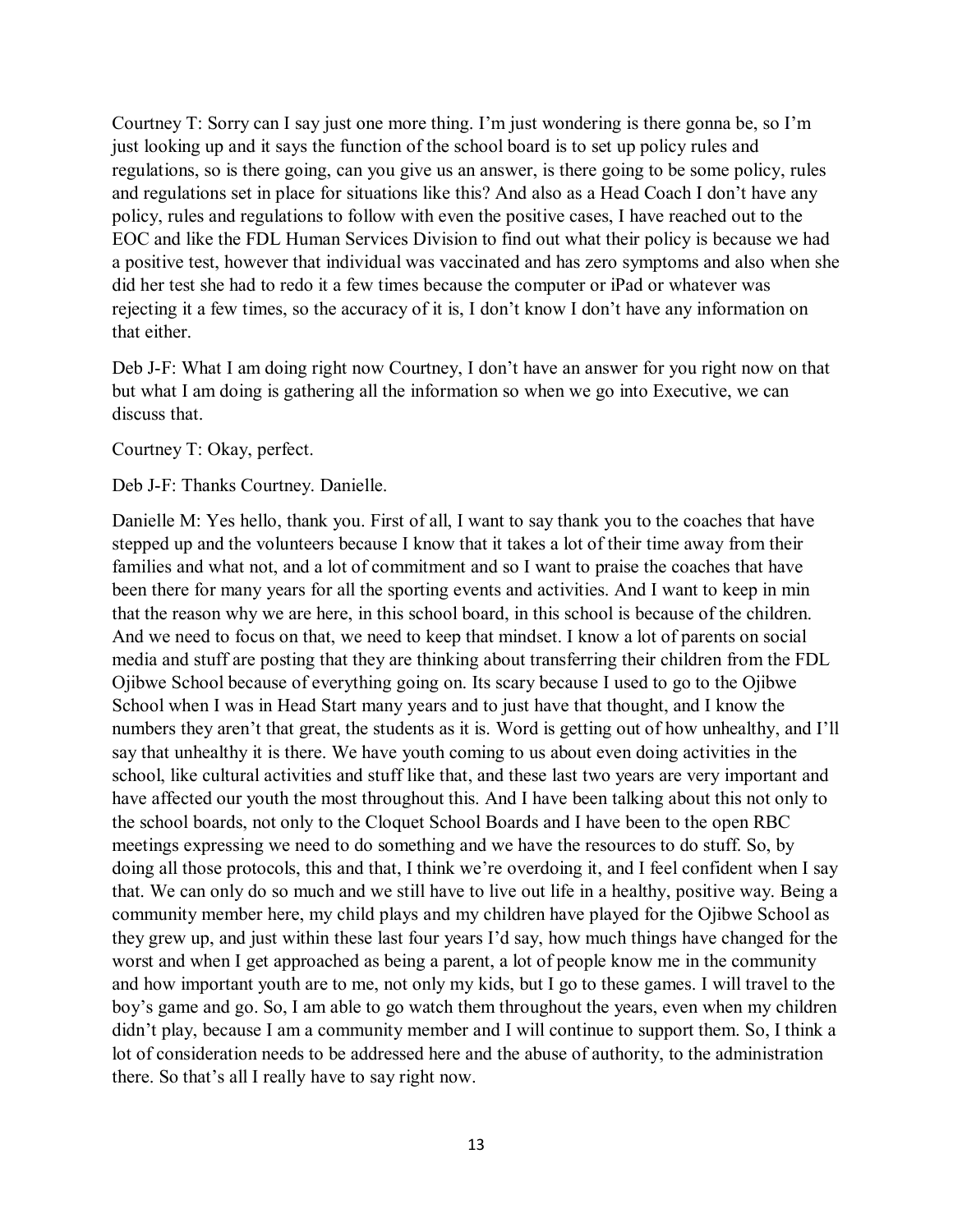Lynn O: Can I say something regarding the basketball game last night which was a great, it was a great, apparently, I wasn't at the game on Friday, the boy's game, but I heard from a couple of spectators that were there that it was so much smoother, it was so more peaceful, less stress. I know the refs where we sat were right by us before the girls even came out on the court, I don't know what his name was, very nice ref and I did ask him…So, do you guys have to deal with this kind of stuff at all the other schools? And they said absolutely not, they said spectators are allowed to come in, they wear their masks, which is fine. But there is not a two-person limit. Can you imagine if we could let the community come in and watch our girls or our boys play? I mean what confidence it would give the players, just let them be happy. I just don't get it, the refs trying to blow their whistles when they got a mask on, can you imagine how spitty and icky their masks must, they were, I mean they didn't like it but its their job, they have to do it. There're ways we can make our community, our children, like everybody said in here, make our children happy, let the kids play ball. You guys had staff right there at the door screening people for vaccination cards, everything. Keep doing that, but let the community, let the band members. You know I'm a family of eight in my house and only two can come to the game. I gotta tell the other ones no you guys have to stay home, you can't go. Everyone in my house is vaccinated. So why can't you guys, the school board, sit down together and think about this. Let the families come in and watch these children play. Open the door up, have everybody screened. If they're not vaccinated, screen them. If they are vaccinated ask for their cards or their employee ID, whatever your protocol is. But to limit it and you know, I don't know. I know kids on the team that have asthma and having to wear that mask up and down that court. She really suffered last night. Really had a hard time, but she loves the sport so she'll wear the mask. What's going to happen when one of these kids drop on the court from wearing that mask while they're playing? Basketballs continuously running, running, running, running, running nonstop. You know I could not imagine any of you guys on the school board or your administration putting a mask on and running for an hour and a half nonstop with that mask back and forth on the court, knowing you have asthma, but because you love the sport you're gonna do it. There're things we gotta think about to keep these kids happy. I think Courtney, what she said nailed it, I think that I would like an apology from Ms. Murray for approaching my grandkids and asking them who their grandma is, you know that's judging them right off the bat. I don't appreciate that, I've never did anything to Jen, I don't really know her, but for her to put my kids in that kind of situation and scare them and make them feel uncomfortable. I didn't appreciate it. I think there's better ways that the staff over there, if they're getting direction from her or from whoever it is. It needs to be changed. We are a good community, we have good players, we have good kids. I just hope that my issue and other ones in here are addressed and I want to say the school board, I'm glad you guys are notified of all of this and what's going on. I think you guys should have a say of what's going on, and you guys should be notified. And I think you should know that every sport allows volunteers in. They don't get paid, they come in and help the coaches' coach and it's always been like that way here at the Ojibwe School always. This incident here that happened should have never happened to the boys' head coach. I don't agree to it. To me I think it's called witch hunting, there was no reason for it, he's an awesome coach, he's awesome with our kids in our community. Everybody adores him and loves him. And the assistant coach, every kid around here knows who (said name) is, he's one of the best, both of them, so I just really think you guys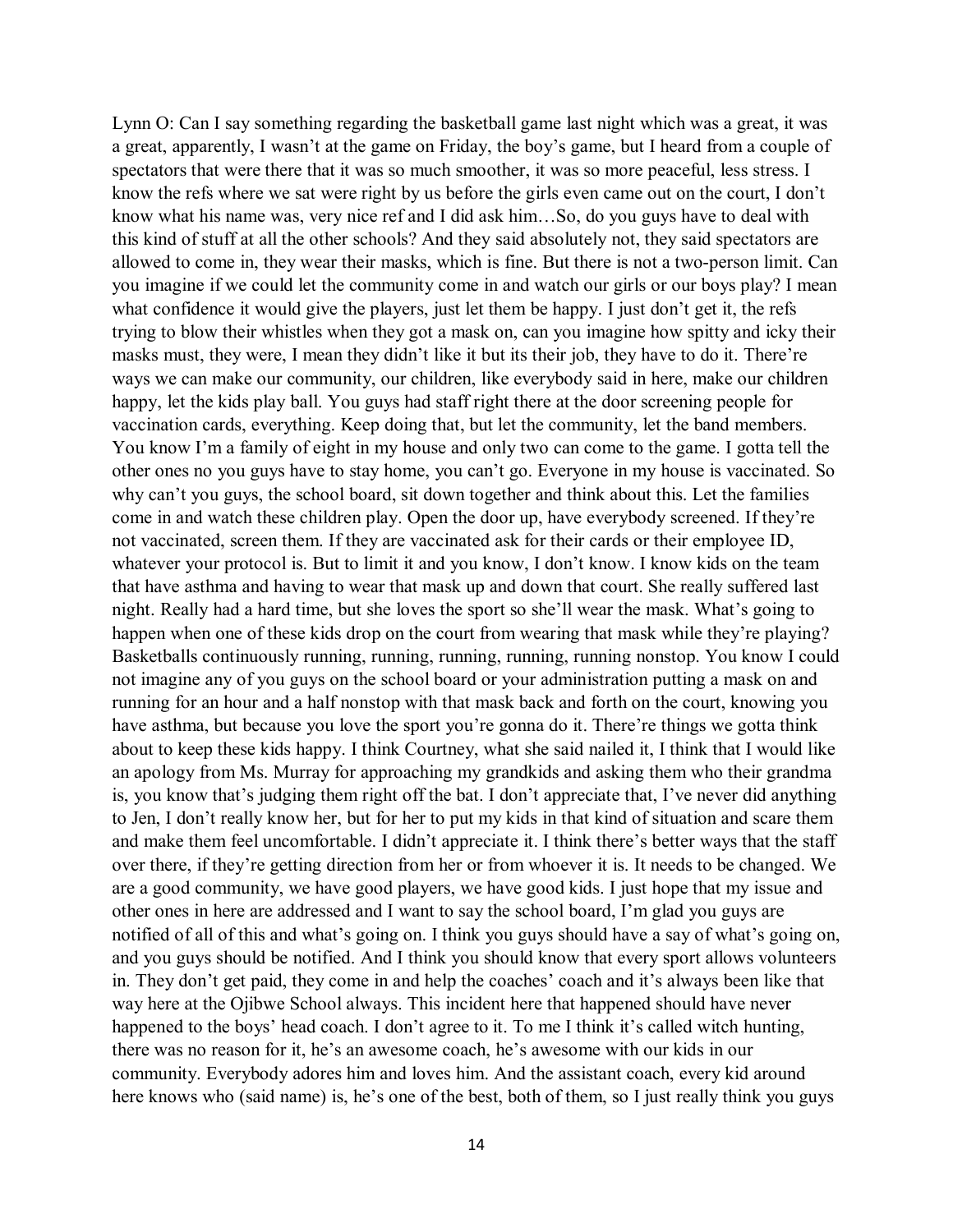gotta reconsider, maybe pull back some of the authority, whoever gave him, both of him. I think you guys gotta reconsider and look at it. That's all I have to say.

Danielle M: I have one more thing that I forgot to add and Lynn reminded me. I think also that there should be some medical advice from our PFEP team, from one of the doctors, asking the possibility of and the statistics of the kids wearing the masks that long of a period of time. Being such a strenuous sport, so I request that to be asked too, because that was another thing that its fine that the spectators have to wear masks and stuff, but the kids shouldn't have to, especially when over 90% of our students that are playing are vaccinated.

Lynn O: And they're tested before the games.

Cissy O:If the mitigation strategies don't work then, I mean we are supposed to stay socially distanced, masks are supposed to work, but being vaccinated is supposed to be key, and that is supposed to be the bid deal and we are.

Patti Jo F: Hi its Patti Jo, I just have a quick question cause I have to get going. I know last week, I think it was Wednesday Earl sent home a letter with the boys' basketball that said the COVID 19 rules for spectators at the sporting events. Who made them rules? Did them come from the EOC or admin there at the school?

Courtney T: Admin, as far as I am aware as a Head Coach.

Jennifer M: Patti Jo, what was the letter? Do you know what it started out with?

Patti Jo F: It says rules and regulations for spectators at the OJS sporting events, regardless of vaccination status. Two people per household and they must be signed up by athlete, visitor and home fab sections will be utilized, 6-foot social distancing, masks are required, pre-entry screening, temperature, symptoms, student athletes will be tested twice a week, no concessions, all spectators must leave the gym immediately after the game is over and the superintendent, principal, or A.D. will make sure there is a police officer. So, did them come from the EOC or, I'm just trying to figure out where this two people per household came from?

Jennifer M: So, I don't know what question you wanted answered first, but that was a decision of the EOC for that letter. That was emailed to the Athletic Director, that was what they requested. And then the two person minimum originally was with the school board had agreed to two people, parent or guardian of each player.

Patti Jo F: Okay, so then on Friday (interrupted)

Jeff T: That was, and wasn't that with Earl, Earl was at that meeting I believe. And that was with consultation with Earl and that's what we came up with I believe, if I recall right. I think Lynn you might have been at that meeting yourself.

Lynn O: Yes, I was at that meeting and the EOC did say that it was going to be in the hands of the administration at the school. It wasn't the EOC's decision, I was at that meeting.

Patti Jo F: Okay, so my next question is, on this list it doesn't say anything about having to show a vaccination card or that you have to wear N95 mask. Cause on Friday's game at like 3:30 my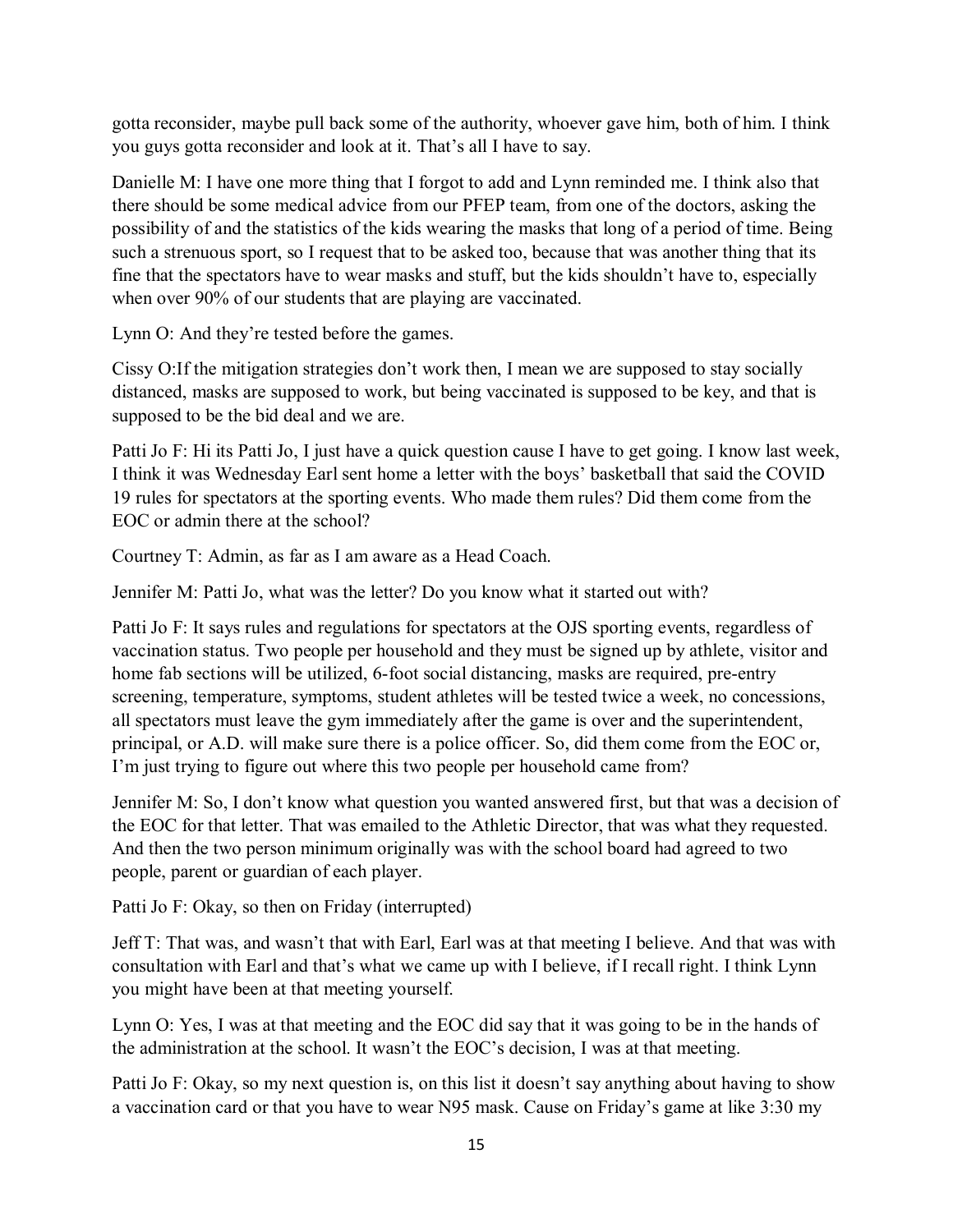basketball player told me to make sure we bring our vaccination cards and that I need a N95 mask for myself, him and his step-dad. So, I ran all over trying to find these N95's and I ended up finding two from an elder here, purchased from them and then we get there and we didn't have to show our cards and we didn't have to wear the N95's. So where did that come from? Is that a rule or No?

Jennifer M: Patti Jo, I'm not sure about the N95's we have KN95's along with surgical masks and the proof of vaccination cards was on the list on the table when you came into the gym on the left-hand side. And Earl had printed those off and there was probably over a dozen of them sitting there.

Patti Jo F: I'm not concerned about having to show the proof of vaccination, I'm just wondering where all these are coming from. Are they coming from the EOC or are you guys just making them up, cause that like I said, the day of that game, my basketball player told me at like 3:30 or 4:00 so that was the first I heard of the mask thing so we were running around all crazy trying to find the masks? So are these rules just being made up as somebody or the EOC or whoever feels like it. Like hey, I forgot to write this, we are going to do this today.

Jennifer M: It is brought to the EOC, on their weekly meetings, based on thee numbers and the data used and they vote as a group. I am typically over-ruled, so. We had discussed in the board meeting (interruption)

Patti Jo F: Sorry, my daughter has an appointment and we are already late for it, is there some way that them new, cause you said they meet weekly that them could be passed on to the parents, if there's new rules.

Jennifer M: Absolutely, and I do send those to Earl our Athletic Director and like I said Earl and I at this last school board meeting, the bottom line was we had to have no spectators just to let the kids play then that was something that we would do, and I totally supported him on that too.

Patti Jo F: Okay, thank you I also just want to let the school board know that, I don't know if you guys are the ones that decide to cancel a season or not. Because I know the girls' volleyball season was cancelled. These kids need this a lot, and I mean basketballs only been happening for 3-4 weeks and I can already notice the difference in my players attitude at home. He's not sitting in his room all the time he's not tying to just self-isolate because there's nothing to do. He's coming upstairs more and hanging out with his siblings more. Its just his morale from playing basketball these last few weeks. You can see the difference it has made in him.

Lynn O: I agree, my kids are the same way.

Patti Jo F: Thank you for listening to me.

Lynn O: Can we invite the school board to attend a game so they can see what's going on? So, they actually know or do they have to have a player play? I mean do they realize the school board can't even attend the games? It would be nice for you guys to see what really goes on at the games. And see how these kids are running up and down the court in their masks, but the other teams don't. When we go and play there, at their school they don't have to wear the masks.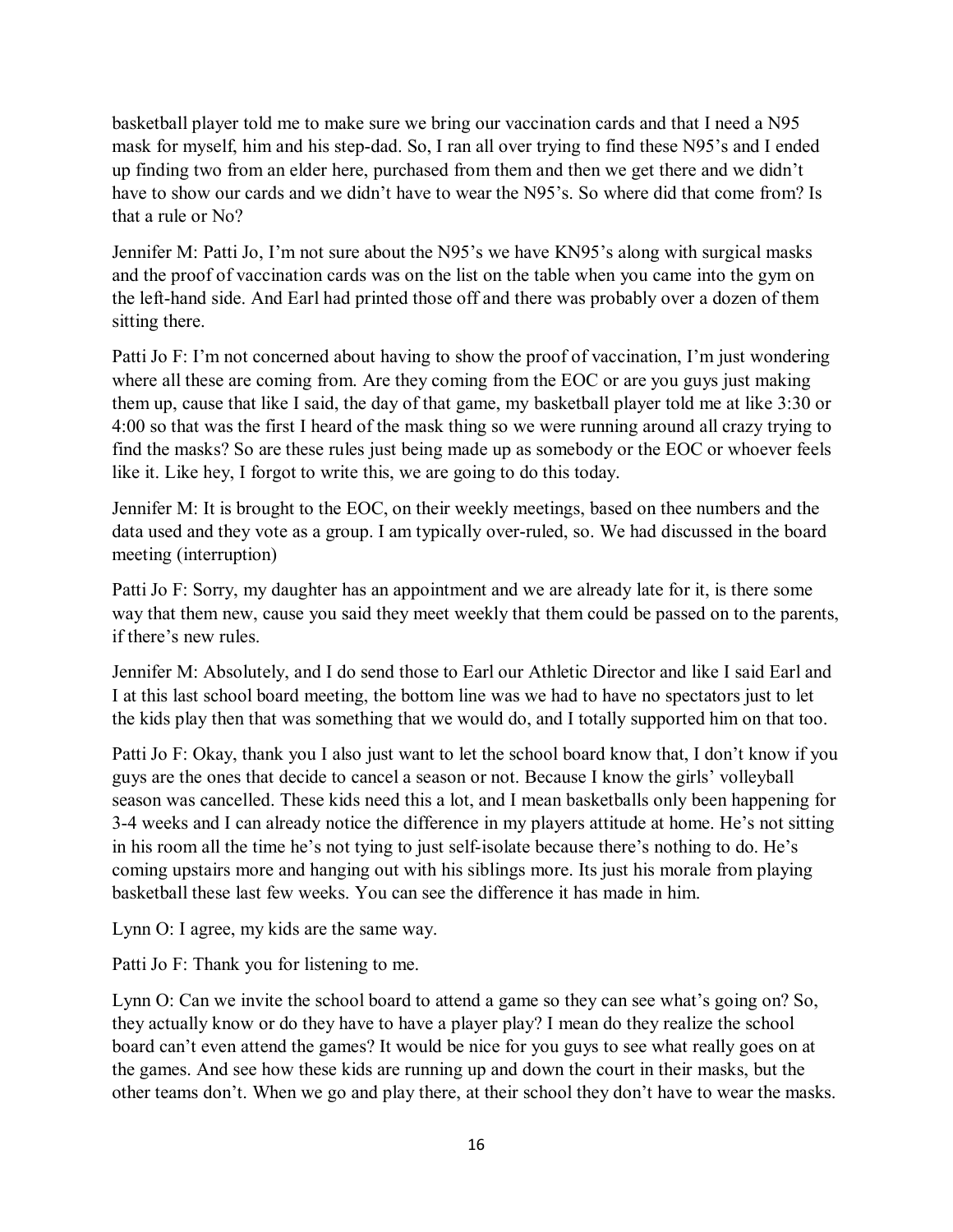We are the only school that makes our kids suffer like that. And they'll suffer just so they can play.

Danielle M: Last night during the game, I ad my daughter come up to me, she's a senior, and she says please be loud, there were like 15 spectators and most of them were from the other school. Because again a lot of people thought they had to have the N95 masks, they had to show their vaccination cards, and this and that. So, I just wanted to point that out. They need us, they need our spectators and our community members. The protocols, the screening and all that. Fine, but for me I don't have a player on the boys' basketball team but like I said before I go to support all of them. If I go to a game and they ask me who are you here to watch, I'm going to say all of them. Here's my vaccination card, I don't have no symptoms, I'll do the screening and then I'll be asked to leave, because I want to be there to support one of them, just as I would like more support for our girls. I think we all know that in our community, everybody knows that our sporting for our kids has always brought the community together and lifted up our kids. So that's all I wanted to add.

Lynn O: Nailed it Danielle, that was perfectly said.

Marella M: I have a quick thing here, in regards to a few things Danielle pointed out. Saturday's basketball game against Red Lake, how are we supposed to handle that one when we have JV boys first, then we have the girls play in between, then we have the boys. So, does 4 people go in for the boys, 2 sit out for the girls and then the 4 come back in? And then like Danielle would have to go out and sit.

Courtney T: I think that situation right there that you are talking about, proves that we are capable of being adults and keeping social distancing and allowing those fans int the stands. Because we as coaches haven't been directed to be crowd patrol or anything like that. I don't know if Earl has, I haven't been able to talk to Earl obviously. I think you pointed out a good situation that we are capable of having more than two fans per player in the stands with that situation right there. I think its proven to be effective we're all adults and able to follow policies and procedures and still watch the game respectively and safely.

Lynn O: It seems like it's working for every other school. Every other school is enjoying and loving coming and watching their players. Nobody wants to come to the Ojibwe school and support because of (interrupted)

Courtney T: They do want to come, their just not allowed. I've had many, many kids and parents come up to me, and also it doesn't make a lot of sense that like for example tomorrow, girls have a game and none of us are allowed to have fans or anything. But hen following we can all go meet up at Cloquet and watch their boys play. Its not preventative or anything it just feels like more over over-kill because they are doing this regardless. Their interacting with those games regardless, just outside of our gym, inside of a different gym, so I don't know if it's an option for us to rent out another gym or another space. I don't know who would answer that question or if that is even a possibility.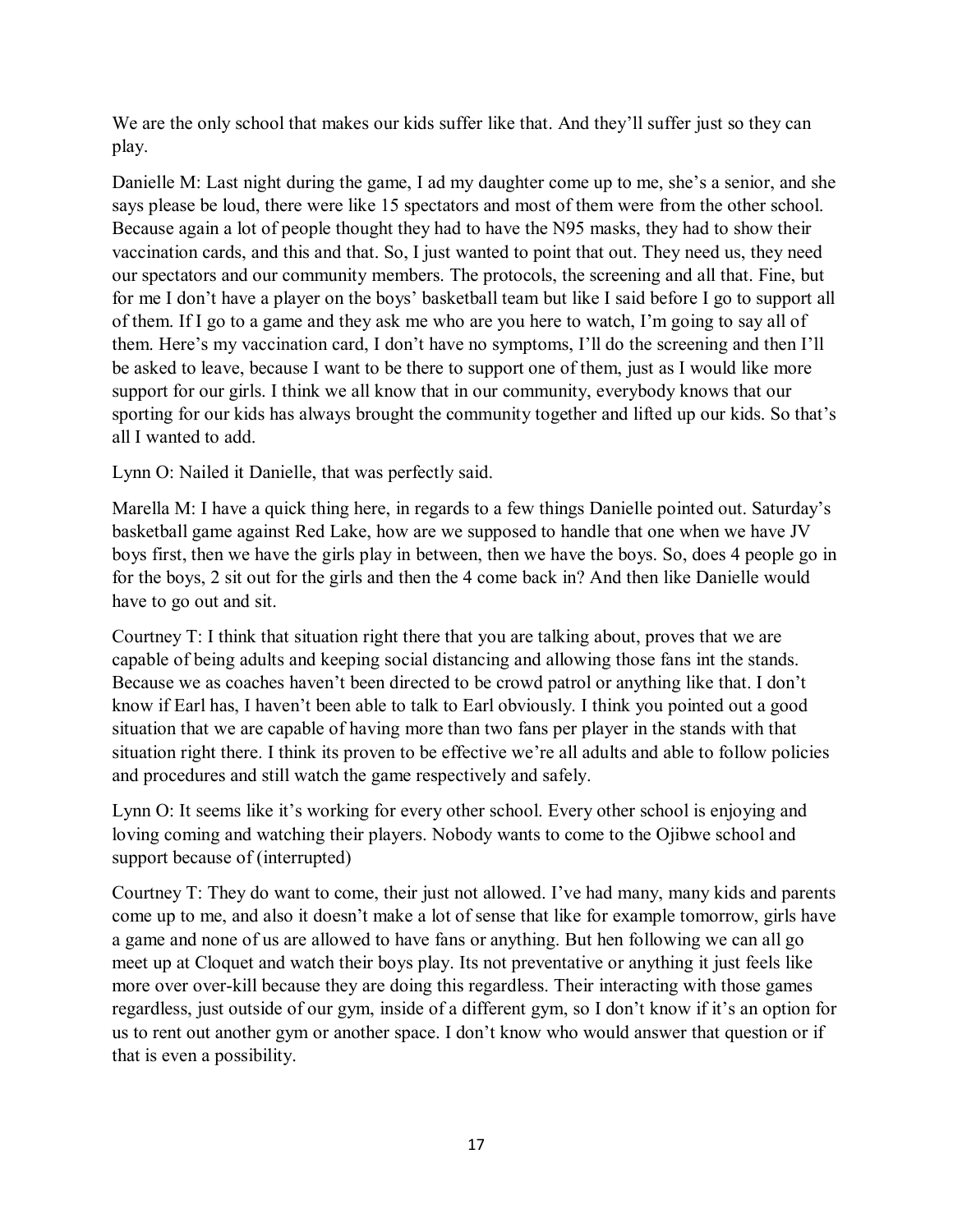Marella M: Also, another thing that I would like to bring up is, I don't know the old couple that has been following the Fond du Lac boys, I don't remember their names, Andersons' maybe. Thy have been following them for many, many years and as we all know they don't have no boys on the team, an they would greatly appreciate if they could come in, they are both vaccinated, and watch them boys continuously, they been told they can go to the away games an that off-set me as well.

Chairperson Deb Johnson-Fuller: Could you please just follow whoever I call out, lets here from Jarvis.

Jarvis P: Okay, thank you Deb. So, this is more for, I guess geared at the school board, and just to respond to Marella's comment about how to handle the game when it's over. What Cloquet did last year, because these protocols were in place last year at many actually at all the schools we went to. What they did was they had the parents leave the gym and then people were checked back into the game, so they had to go back through the check-in list and get checked back in, in response to Marella's question. Then what I wanted to say was that being a parent of an athlete that plays for Cloquet, all of these restrictions that are in place at Fond du Lac school right now, like I said were in place at every school last year. Not this year, last year. Tonight, I will go to my daughters' game at Duluth East and I will watch her game and wear my mask because that is what Duluth East is requiring. Every school has their own requirements, I have not been to a school this year that has restrictions in place like Fond du Lac has, like I said them are all last year's restrictions. When we went to Esko this year, Esko had zero restrictions in place. But Cloquet requires a mask, they don't have a limit on parents or fans because that was all done last year, this year they ask for people to social distance as best as they can and to wear a mask, and then to be smart. They allow concessions, they allow people to eat and drink, but they ask them to be responsible and to do their due diligence, to be respectful of other people. So, I just wanted to comment that all these restrictions that are in place at Fond du Lac are what were done everywhere last year and now these restrictions aren't in place anywhere this year. Other than most are requiring people to wear masks. The players on the court, the players don't wear masks anymore. So, I just wanted to throw this in there, because I see the difference at each place we go to but no where is it as extreme as Fond du Lac. That's all I got.

Deb J-F: Okay, let's go to Galaxy.

Dan Huculak: That would be me Dan Huculak, I want to go off of what Chub's said, we are the only school with stringent standards in place right now, and now I talked at the open meeting a couple weeks ago, I saw a lot of the things that were being done, that I applauded, and that was we were following the data. Which has suddenly plateaued a little bit in the state. But looking at the data from the state itself by county, Carlton County is at 57.4 cases and the state-wide average is 54.2 and out of the 87 counties in the state there are ore than 40 that have a higher rate than Carlton. I realize we have kids in St. Louis County, I live there as well, but were kind of in an analysis, paralysis period here. Where we have done everything we can do, to the Chairman's point in earlier interviews over a year ago, we needed to protect our elders. We did that as a community, we got vaccinations first, I am one of them. Then we need to protect the kids, well we are doing that as we speak. I don't know the rate or number of kids that are vaccinated on the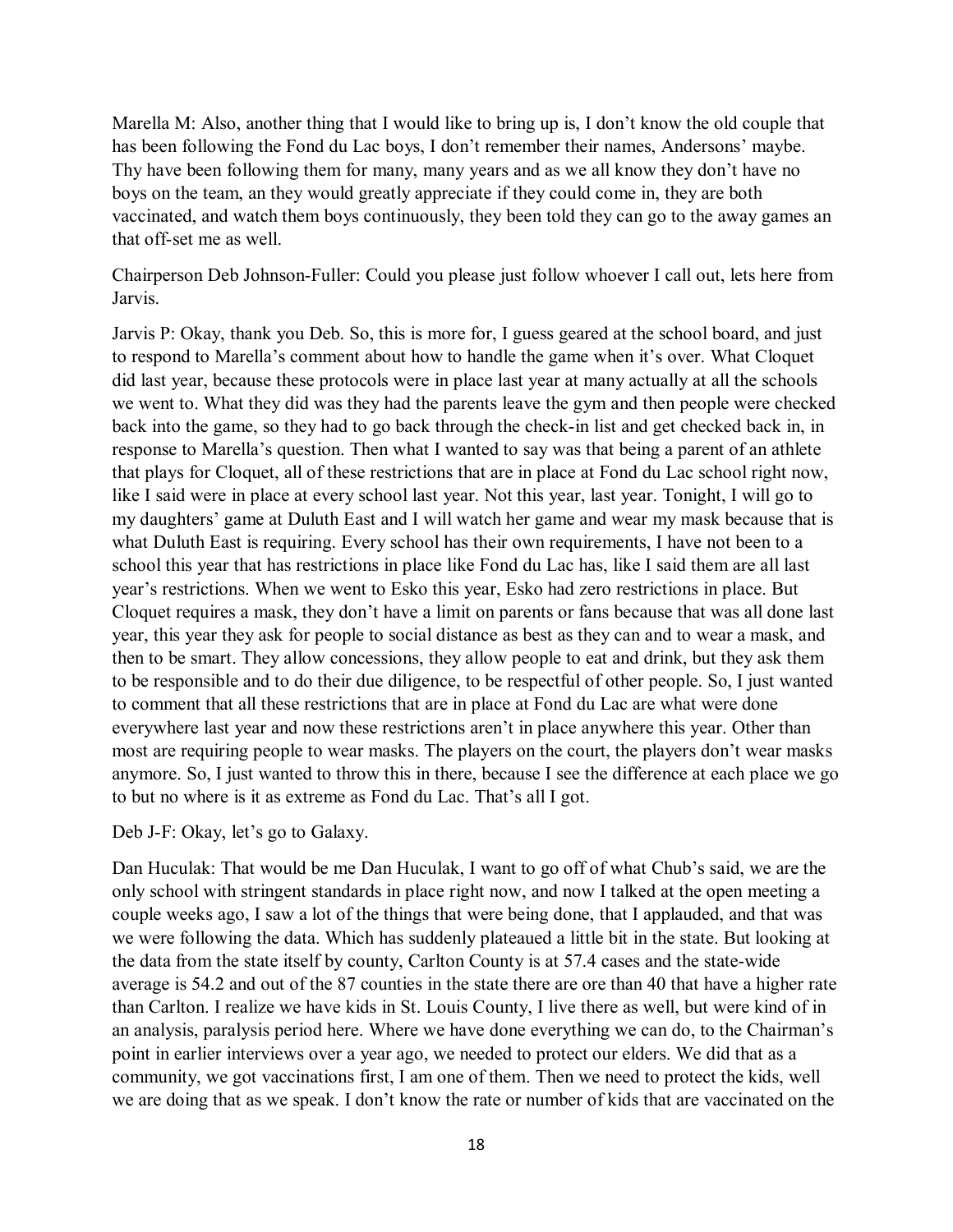two teams, but they have had the opportunity to do it, and elders are already getting boosters. So, I think we are at a point where, if we are not going to do it now, when are we going to do it? Are we ever going to do it? Are we ever going to return to normal, and I am appreciative and grateful for getting vaccinated and everything we have done to protect the community, but as Chub's said we are the only school now that has anything like this in place. Now as the broadcaster, the employee who doesn't work in the Education Division, I can't get involved in the personnel issues that are going on, I realize its not my business, but that's my only contact as far as getting scheduling going on. And with all due respect to the board, if you are waiting for next months board meeting to decide where we are going, the season is more than half over already, and I will have missed easily half the games, so of that I just asked you to consider what everybody is saying and I'll leave it at that. Thank you.

#### Deb J-F: Thank You. Alright, Larissa are you there?

Larissa L: I am here, I just had to jump on another meeting earlier. Thank you for letting me speak, I have had so many different feelings about what's going on, what has gone on, as the girls Head Volleyball Coach, it was a rough season. We won our first game and we did amazing. I don t know how many people were able to see that game against LCA, but it was great. And it gave us high hopes for the season. The day after that game was our last day, of any type of gym time, and I'm gonna speak for my players, my volleyball players. I saw so many issues after we were out of the gym. For the first week that we practiced and conditioned outside I had about 15 girls coming regularly. Showing up to work and play and run and practice. That was their commitment, they practiced outside in a parking lot, because that was what they needed to do. When it became more apparent that we weren't getting back in the gym anytime soon, I lost so many girls, and what I heard was not good, of what those girls were doing when they weren't shoeing up for practice. Who they were hanging out with, what substances they might be using, that's scary. I had daily check-ins with some of our at-risk youth, which is who I know of right now is being targeted b the reservation, right. We're trying to figure out how to keep our kids safe, how to keep them engaged and work with them in a good way to keep them safe and them make good decisions. And when we're not with them we can't do that. When they don't have great mentors and they don't have coaches checking in with them., holding them accountable, we can't do that. So as hard as I know the reservation is working to try to keep our kids safe, we're failing, in one of the big ways, by taking away the extra-curriculars. It was really scary to hear some of the things my girls we're involved in. After our volleyball season didn't start up again, that's first-hand experience. I had girls reaching out to me for help via Facebook, hooking them up with resources that I know. Talking to their parents, because they didn't have anything else. I don't know about basketball, I don't know about the rules there. I am sure they are a lot like mine. No substance of any kind, no drinking, none of that and they agree to it, they agree to all of it, because they want to play, they are accountable, because they want to play. We are teaching them good ways of living, because they want to play. When we take that away, we take away a lot more than the sport. So, when we talk about COVID, COVID is very scary, but it's been here for a year and I'm afraid to say, I'm pretty sure this is our new normal. I don't think COVID is going away very soon and we can't continue to take away things from our youth out of fear. Going to sports games, being a spectator is optional, its not mandatory within the community. If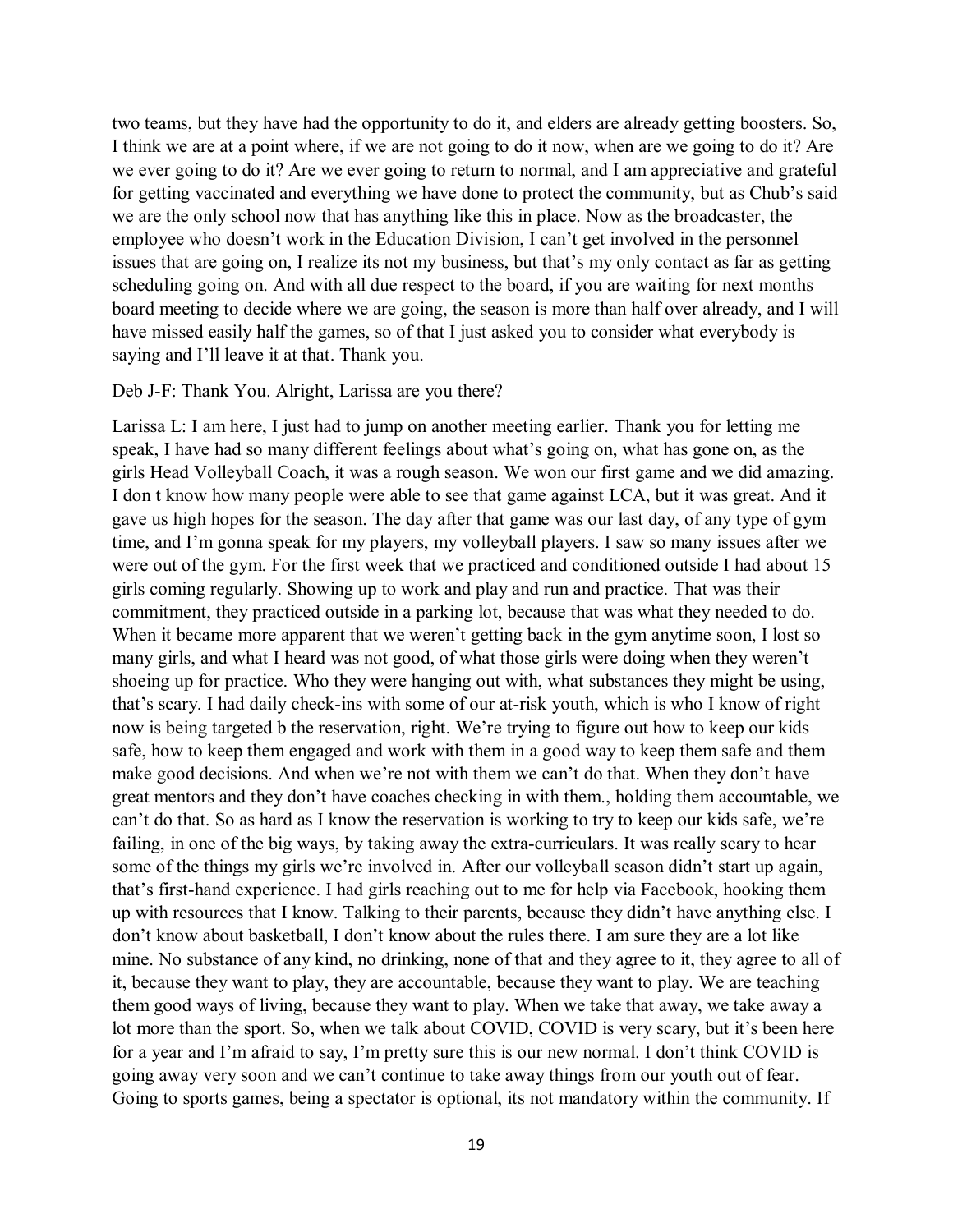people don't want to go, or if people are fearful of going, they don't have to go. And I think that is the hardest part, it's taking away that autonomy and self determination and making choices for the reservation as a whole, for the community as a whole, and that's not fair. Being that I have two babies that are unvaccinated, I would not be going to spectate any of these games. But that's my choice as a mom, and as a person. My choice to not go to the game should not affect the athletes, should not affect the coaches, and it should not affect the sports. That's the huge part of it, no one is requiring anyone to go, it's a choice. As people we have choices that we can make, and we should be able to make in the best interest of us and our families, of us and our communities. The same choice if I'm sick, I'm not going to go anywhere, that a choice. And so, when we talk about these things, yes put in the protocol, put in the policies those are important. Right, showing the vaccination card, if that is policy, if that is protocol, okay 100% I understand that safety measure. I understand taking safety measures, but cancelling seasons is not fair to anybody. So, I really, really hope, and still to this day I still don't know who the decision makers are. I know that our season was never formally cancelled, we just got put on hold and never started again. We were told that we couldn't be in the gym, we could practice outside. Do you know how miles we ran on that path, because I still had girls showing up, even when one or two would show up we would run, we'd practice. Was it fair to them, heck no. It was not fair, because and I'll tell you this 94% of my team 18 out of 19 of the volleyball team, including the coaches were vaccinated. Fully vaccinated by October 1<sup>st</sup>. And we were still not allowed on the court. We agreed to test, we agreed to wear masks, every single safety protocol out there. We created our own, and we were going to put our volleyball budget to testing, buying the tests ourselves so that we could get on that court and play. And I had girls who held out until the week before finals, in hopes that we could play our section game, and it never happened. And they were so disappointed, they were so sad, and it was not fair to them. They worked their butts off, and so I don't know who makes the decision because I know that at one point the school board said go ahead, you should be able to play, and I know that it never happened and I know that the EOC, I have had numerous emails with Bruce Blacketter and the EOC, discussing data and discussing mitigation strategies. And then that never went anywhere. So, I'm not sure who the final decision maker is, for sports to continue or for seasons to be cancelled or seasons to continue, but I would really appreciate whoever that person is, really taking in to account these kids need these activities, they need these sports just as much as they need school, and they need socialization. It's important and its good for them. Like I said allow the parents, allow the guardians, or the caretakers, whoever that may be to make the decisions in the best interest of their own children. Cause that's gonna be really important. Thank you.

Deb J-F: Thank you Larrissa. Okay, what I'm gonna do, I see we have 1,2,3,4, 5 more hands up. I'm gonna give you probably a few minutes to wrap up.

Robert P: Deb, can we have people that haven't talked to us (interruption)

Naomi N: Chair can we hear from a student.

Deb J-F: Yes, are the students here?

Naomi N: I thought I seen students on can we hear from some students?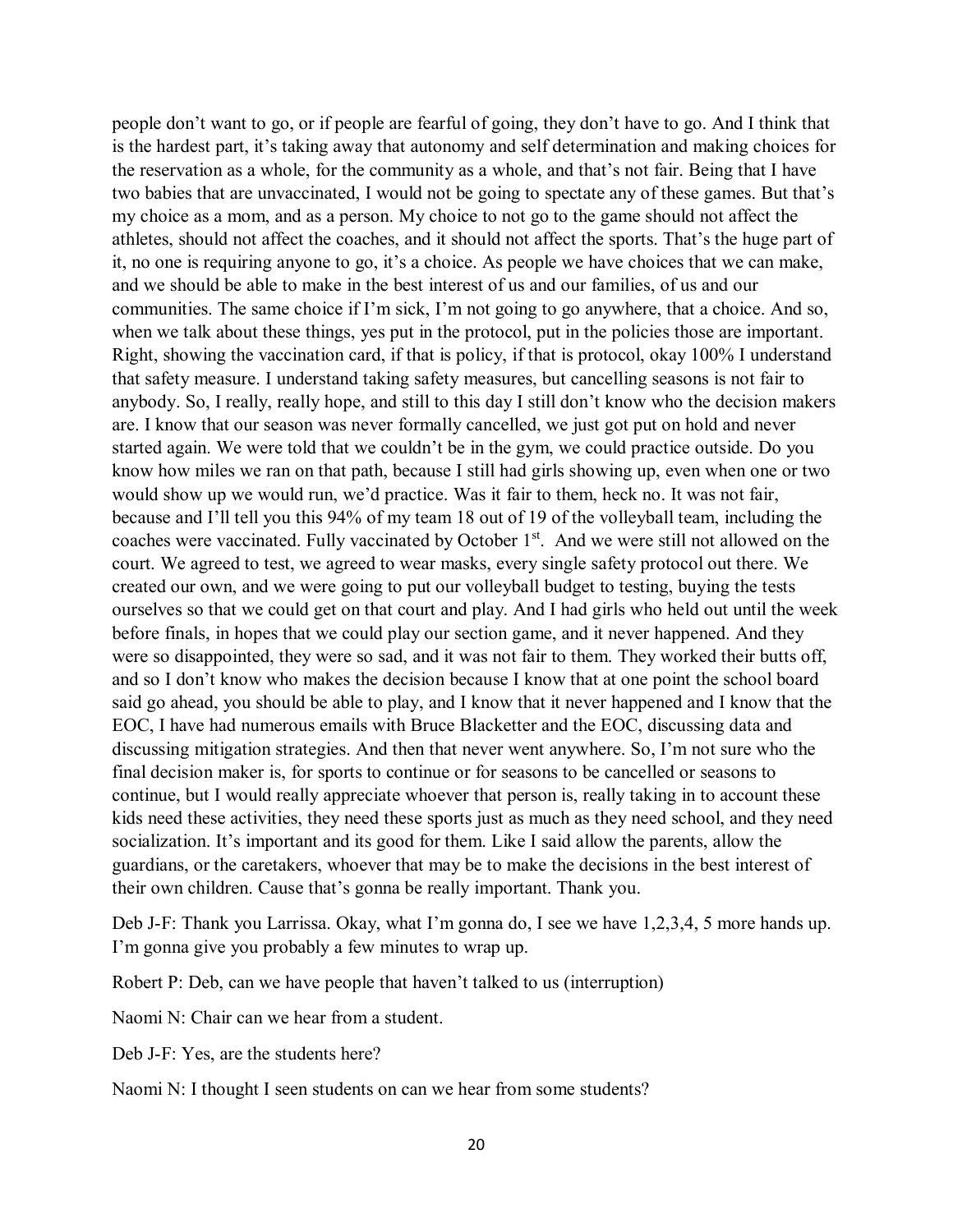Deb J-F: Are there any students on who would like to talk? Sonny did you have something to say?

Robert P: Yes, I would like to hear from new people now, not from the same people time and time again. I want to hear other people's opinion, and hopefully we can get some clarity and other ideas coming forth.

Jarvis P: Can I just cut back in? Sorry, Sonny I know what you just said but I just want to let you guys know, because this is a new idea. My daughter was exposed to COVID and she went to her school, she's fully vaccinated, she's not experiencing any symptoms, the school said yep, come to school, the basketball coach and program says yep come to practice, go to your game, but if you start experiencing symptoms, then you quarantine. So, you know that's a different idea. That's how other schools are handling it, and I just wanted to let the board know that that's how the schools are handling it, if players are vaccinated this is what they are doing. That's all. Thank you.

Cheyenne O: I have a question, how come our team isn't following the MNHSL rules? I thought we were, Jen can you, being that Earl is not here.

Jennifer M: Can you rephrase that question as far as the rules on COVID or the rules in general?

Cheyenne O: Both, just we are concerned why we aren't following them and other schools are, we just want to know why we have to wear masks on the court and why the refs have to wear the, even if we are vaccinated and I don't know I just, I think a lot of players are just concerned about everything.

Jennifer M: Okay, I don't recall that the MNHSL, they make recommendations for OCVID but they don't actually have actual rules for it because the state of MN has allowed each school district and school board to make their own safety plans.

Courtney T: I have the MNHSL 2021-2022 their COVID policy right here and there is a summary of requirements and then there is a few pages of recommendations and requirements, but we are utilizing all of those recommendations and requirements as well as additional ones that are put in place by I guess administration, is what I am understanding.

Jennifer M: Okay, I don't recall being sent that by the director so I can look into that. So, like I said I didn't read them word for word, but I was told that the school districts did have, and those are minimum requirements, if I recall and then recommendations. Yep.

Jocelyn Mitchel: I have something to say, I'm a senior and I play volleyball and I think its not really that fair that us students have to stress about whether we are even going to have a season and like how much hard work we have put into it, the practice and these games, always having to worry, like go through everything we have to go through, we do everything you guys ask us to do. And like Larissa said our season was, we were never told like we had to stop, our season was done. It just never got brought up again, I think all of us can agree that we're stressed because we don't know if we are going to have a season or not. And to seniors, its unfair that we have to worry about it all the time. Same with the mask thing, I just want to like, wonder why do we